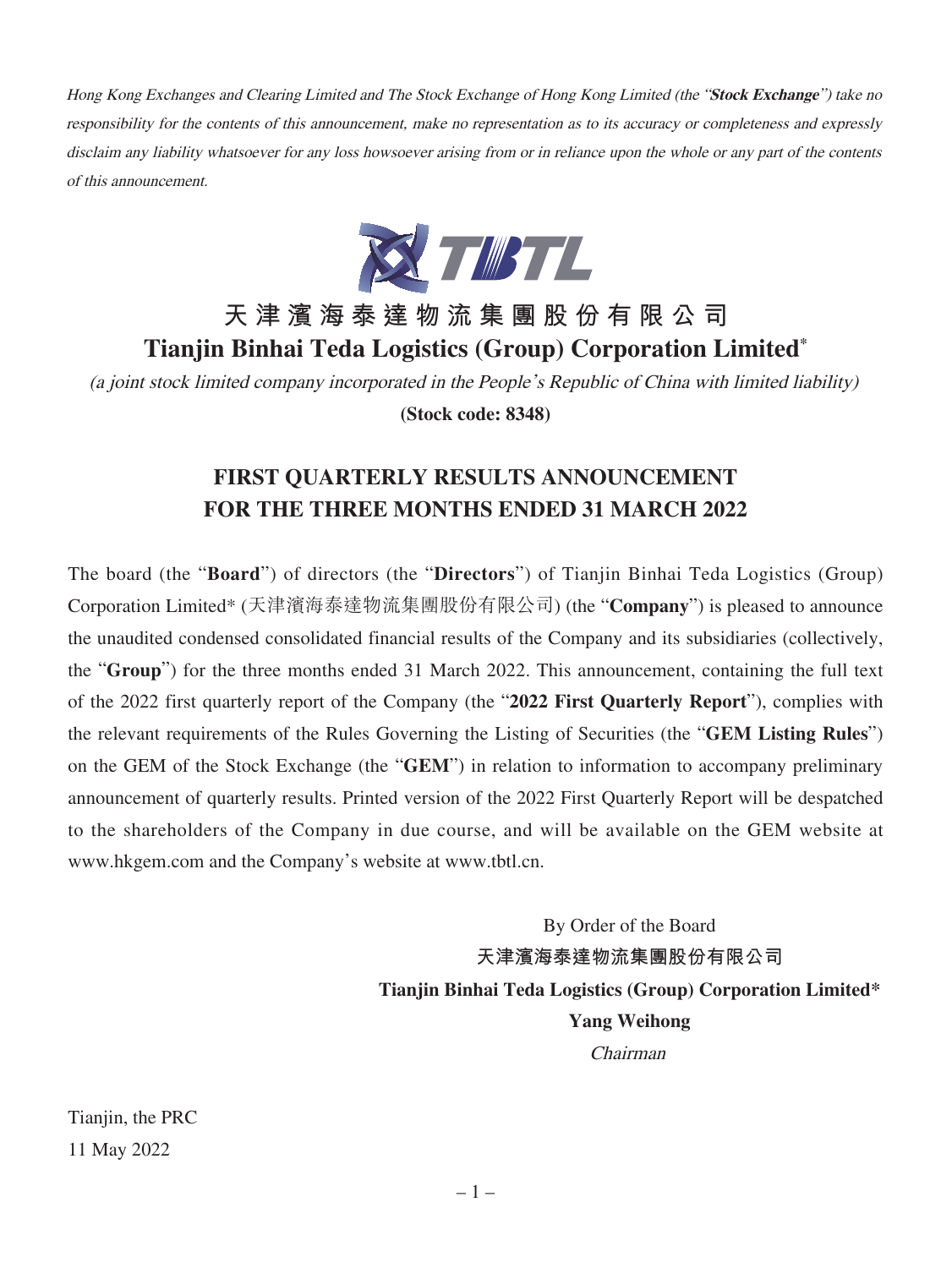As at the date of this announcement, the Board comprises Mr. Yang Weihong as executive Director; Mr. Li Jian, Ms. Peng Bo, Mr. Jo Shibin and Mr. Zheng Yuying as non-executive Directors; and Mr. Cheng Xinsheng, Mr. Japhet Sebastian Law and Mr. Peng Zuowen as independent non-executive Directors.

This announcement, for which the Directors collectively and individually accept full responsibility, includes particulars given in compliance with the GEM Listing Rules for the purpose of giving information with regard to the Company. The Directors, having made all reasonable enquiries, confirm that to the best of their knowledge and belief the information contained in this announcement is accurate and complete in all material respects and not misleading or deceptive, and there are no other matters the omission of which would make this announcement or any statement herein misleading.

This announcement will remain on the "Latest Company Announcements" page of the GEM website at www.hkgem.com for 7 days from the date of its posting. This announcement will also be posted on the Company's website at www.tbtl.cn.

\* For identification purposes only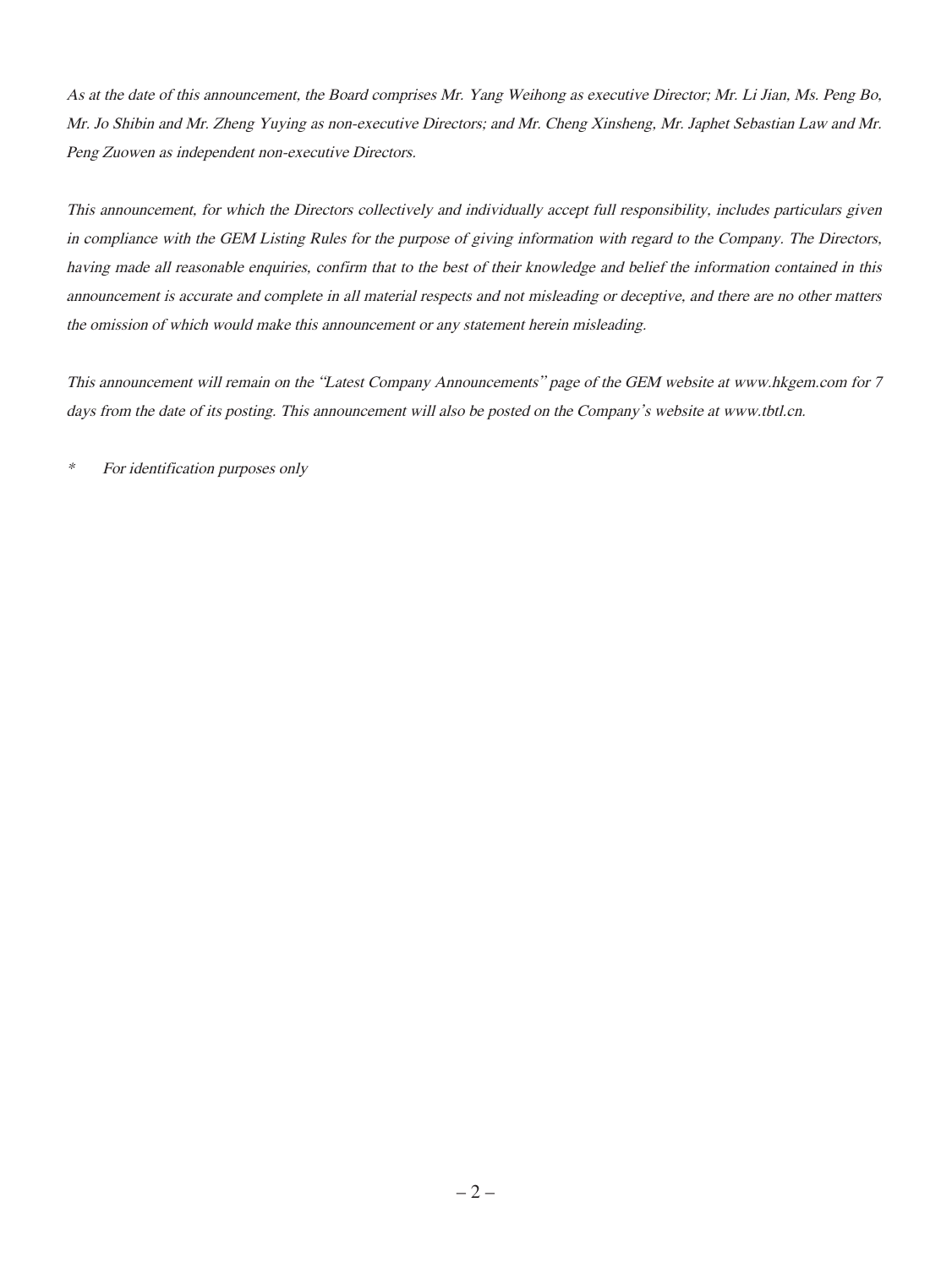# CHARACTERISTICS OF GEM OF THE STOCK EXCHANGE OF HONG KONG LIMITED (THE "STOCK EXCHANGE")

GEM has been positioned as a market designed to accommodate small and mid-sized companies to which a higher investment risk may be attached than other companies listed on the Stock Exchange. Prospective investors should be aware of the potential risks of investing in such companies and should make the decision to invest only after due and careful consideration.

Given that the companies listed on GEM are generally small and mid-sized companies, there is a risk that securities traded on GEM may be more susceptible to high market volatility than securities traded on the Main Board and no assurance is given that there will be a liquid market in the securities traded on GEM.

Hong Kong Exchanges and Clearing Limited and the Stock Exchange take no responsibility for the contents of this report, make no representation as to its accuracy or completeness and expressly disclaim any liability whatsoever for any loss howsoever arising from or in reliance upon the whole or any part of the contents of this report.

This report, for which the directors (the "Directors") of Tianjin Binhai Teda Logistics (Group) Corporation Limited\* (the "Company") collectively and individually accept full responsibility, includes particulars given in compliance with the Rules Governing the Listing of Securities on GEM of The Stock Exchange of Hong Kong Limited (the "GEM Listing Rules") for the purpose of giving information with regard to the Company. The Directors, having made all reasonable enquiries, confirm that, to the best of their knowledge and belief, the information contained in this report is accurate and complete in all material respects and not misleading or deceptive, and there are no other matters the omission of which would make any statement herein or this report misleading.

For identification purposes only

# **香港聯合交易所有限公司(「聯交 所」)**GEM**的特色**

GEM**的定位,乃為中小型公司提供一個 上市的市場,此等公司相比起其他在主板 上市的公司帶有較高投資風險。有意投資 的人士應了解投資於該等公司的潛在風 險,並應經過審慎周詳的考慮後方作出投 資決定。**

**由於**GEM**上市的公司普遍為中小型公 司,在**GEM**買賣的證券可能會較於主板 買賣的證券承受較大的市場波動風險,同 時無法保證在**GEM**買賣的證券會有高流 通量的市場。**

香港交易及結算所有限公司及聯交所對本 報告之內容概不負責,對其準確性或完整 性亦不發表任何聲明,且明確表示概不就 因本報告全部或任何部分內容而產生或因 依賴該等內容而引致的任何損失承擔任何 責任。

本報告乃遵照《香港聯合交易所有限公 司的GEM證券上市規則》(「GEM上市規 則」)而刊載,旨在提供有關天津濱海泰達 物流集團股份有限公司(「本公司」)的資 料;本公司的董事(「董事」)願就本報告 所載內容共同及個別承擔全部責任。各董 事在作出一切合理查詢後,確認就彼等所 知及所信,本報告所載資料在各重要方面 均屬準確完備,沒有誤導或欺詐成份,且 無遺漏任何事項,足以令本報告或其所載 任何陳述產生誤導。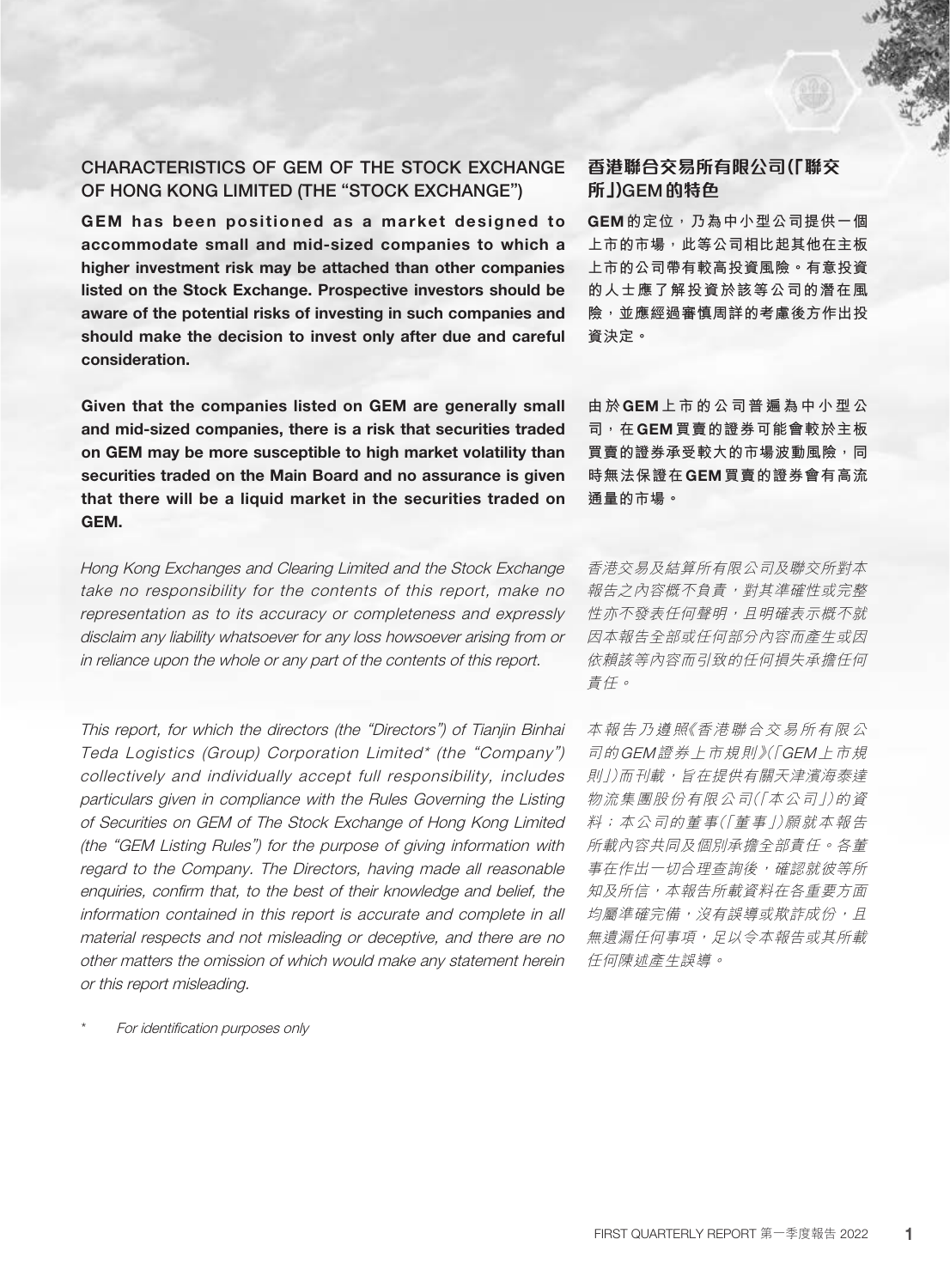# **HIGHLIGHTS**

For the three months ended 31 March 2022, the financial highlights were as follows:

- Total turnover amounted to RMB679,704,000 (corresponding period in 2021: RMB634,141,000), representing an increase of approximately 7.18% as compared with the corresponding period last year.
- Gross profit amounted to RMB35,028,000 (corresponding period in 2021: RMB44,091,000), representing a decrease of approximately 20.56% as compared with the corresponding period last year.
- Gross profit margin was approximately 5.15%, representing a decrease of approximately 1.8 percentage points as compared with 6.95% of the corresponding period last year.
- Profit attributable to owners of the Company was approximately RMB15,373,000 (corresponding period in 2021: Profit of RMB12,582,000), representing an increase of approximately 22.18% as compared with the corresponding period last year.
- Earnings per share was RMB4.3 cents (corresponding period in 2021: RMB3.6 cents).

## **摘要**

截至二零二二年三月三十一日止三個月期間,財務摘要如下:

- 營業額總計約為人民幣679,704,000元(二零二一年同期:人民幣634,141,000元),較去年 同期增長約為7.18%。
- 毛利約為人民幣35,028,000元(二零二一年同期:人民幣44,091,000元),較去年同期下降 約為20.56%。
- 毛利率約為5.15%,較去年同期6.95%下降約1.8個百分點。
- 本公司擁有人應佔溢利約為人民幣15,373,000元(二零二一年同期:盈利人民幣12,582,000 元),較去年同期增長約為22.18%。
- 每股盈利為人民幣4.3分(二零二一年同期:人民幣3.6分)。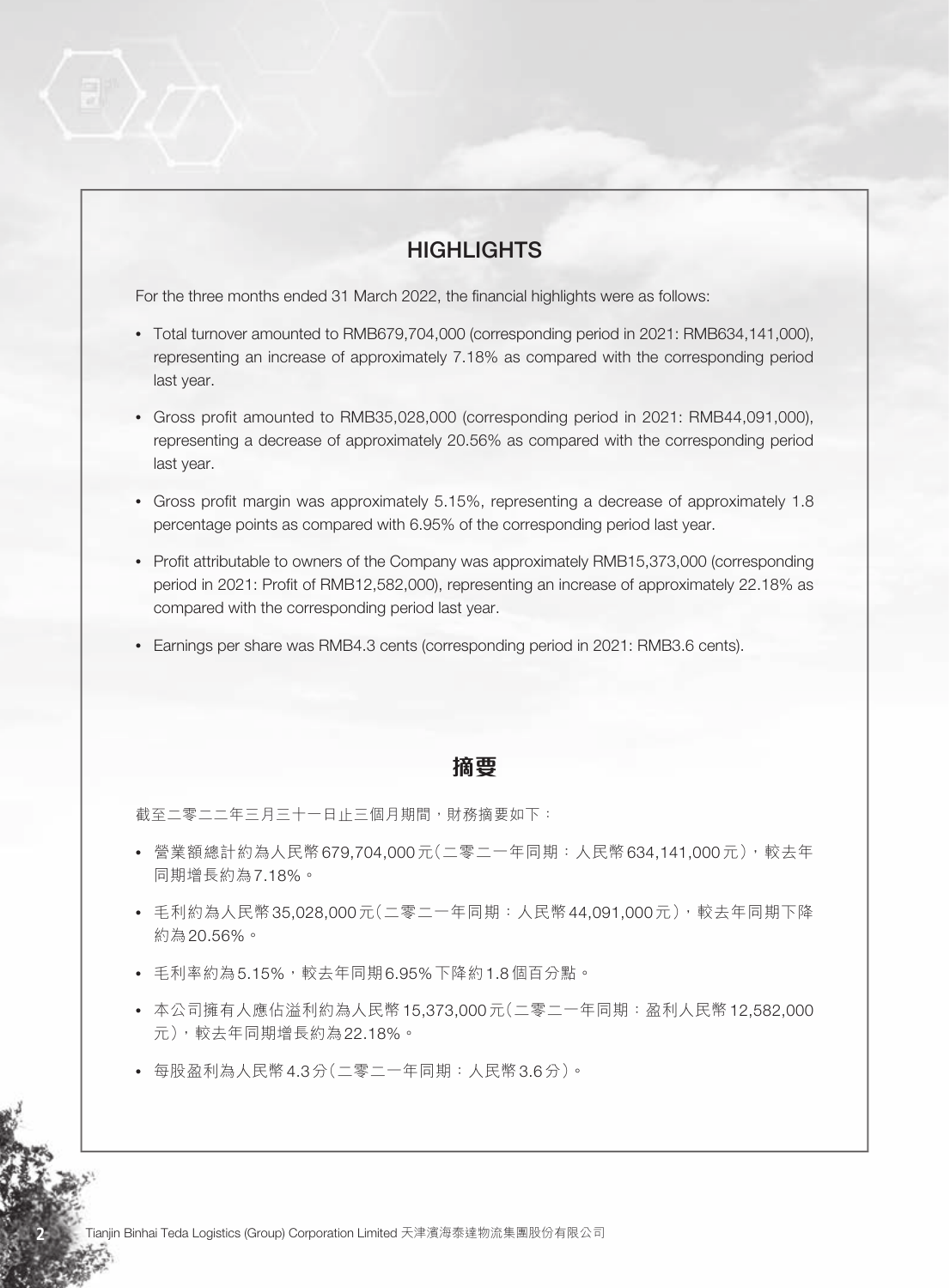## UNAUDITED CONSOLIDATED FIRST QUARTERLY RESULTS OF 2022

The board of directors (the "Board") of Tianjin Binhai Teda Logistics (Group) Corporation Limited\* (the "Company") hereby reports the unaudited results of the Company and its subsidiaries (collectively referred to as the "Group") for the three months ended 31 March 2022 together with the unaudited comparative figures for the corresponding period in 2021.

## CONDENSED CONSOLIDATED STATEMENT OF PROFIT OR LOSS AND OTHER COMPREHENSIVE INCOME (UNAUDITED)

For the three months ended 31 March 2022

## **二零二二年未經審核合併第一季度 業績**

天津濱海泰達物流集團股份有限公司 (「本公司」)董事會(「董事會」)謹此公佈 本公司及其附屬公司(統稱「本集團」)截 至二零二二年三月三十一日止三個月的未 經審核業績,連同二零二一年同期的未經 審核比較數據。

## **簡明合併損益及其他全面收入表(未 經審核)**

For the three months ended

截至二零二二年三月三十一日止三個月

|                                                                                                                                   |                                                         |                    | 31 March<br>截至三月三十一日止三個月                                          |                                                                   |
|-----------------------------------------------------------------------------------------------------------------------------------|---------------------------------------------------------|--------------------|-------------------------------------------------------------------|-------------------------------------------------------------------|
|                                                                                                                                   |                                                         | <b>Notes</b><br>附註 | 2022<br>二零二二年<br><b>RMB'000</b><br>人民幣千元<br>(Unaudited)<br>(未經審核) | 2021<br>二零二一年<br><b>RMB'000</b><br>人民幣千元<br>(Unaudited)<br>(未經審核) |
| Revenue<br>Cost of sales                                                                                                          | 收入<br>銷售成本                                              | $\overline{4}$     | 679,704<br>(644, 676)                                             | 634,141<br>(590, 050)                                             |
| Gross profit                                                                                                                      | 毛利                                                      |                    | 35,028                                                            | 44,091                                                            |
| Administrative expenses<br>Other income<br>Other gains - net<br>Impairment loss of trade, bills and<br>other receivables, net     | 行政開支<br>其他收入<br>其他收益一淨額<br>貿易應收款項、應收票據及<br>其他應收款項減值虧損淨額 | 6                  | (11,620)<br>4,446<br>154                                          | (11, 796)<br>5,614<br>1,105<br>(7, 777)                           |
| Finance cost<br>Share of results of investments accounted<br>for using the equity method                                          | 融資成本<br>採用權益法入帳的<br>應佔投資業績                              |                    | 28,008<br>(4,085)<br>7,924                                        | 31,237<br>(6, 872)<br>9,417                                       |
| Profit before income tax<br>Income tax expense                                                                                    | 除所得税前溢利<br>所得税開支                                        | $\overline{7}$     | 31,847<br>(6, 765)                                                | 33,782<br>(8,739)                                                 |
| Profit and total comprehensive<br>income for the period<br>Attributable to:<br>Owners of the Company<br>Non-controlling interests | 期內溢利及<br>全面收入總額<br>下列各方應佔:<br>本公司擁有人<br>非控股權益           |                    | 25,082<br>15,373<br>9,709                                         | 25,043<br>12,582<br>12,461                                        |
| Earnings per share<br>- Basic and diluted (RMB cents)                                                                             | 每股盈利<br>一基本及攤薄(人民幣分)                                    | $\hbox{9}$         | 4.3                                                               | 3.6                                                               |

For identification purpose only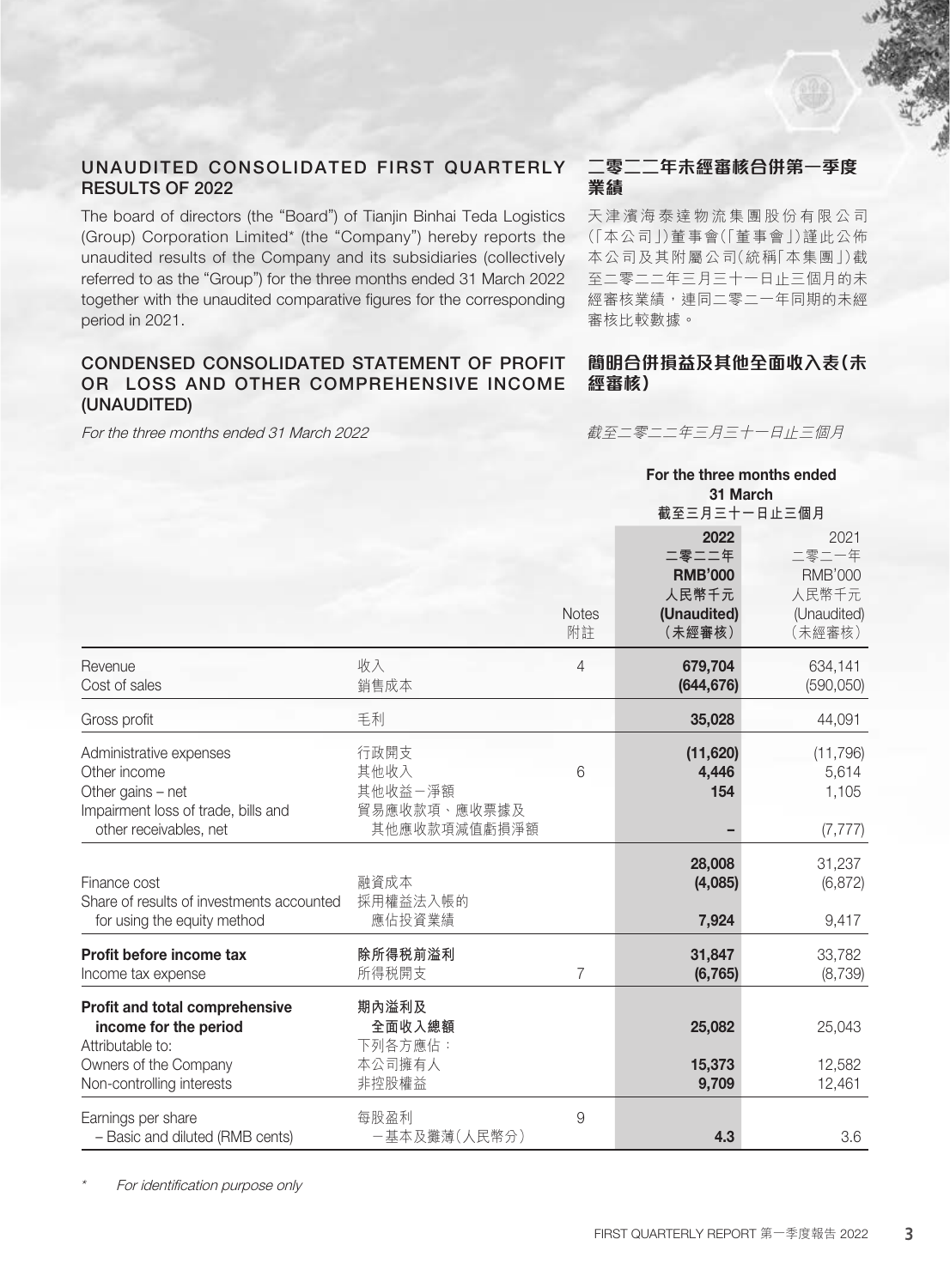## NOTES TO THE CONDENSED CONSOLIDATED FINANCIAL INFORMATION (UNAUDITED)

For the three months ended 31 March 2022

### 1. GENERAL

The Company was established as an investment holding joint stock limited company in the People's Republic of China (the "PRC") by its promoters, Tianjin TEDA Investment Holding Co., Ltd. ("TEDA Holding") and Tianjin Economic and Technological Development Area State Asset Operation Company ("TEDA Asset Company") on 26 June 2006. TEDA Holding and TEDA Asset Company are controlled by State-owned Assets Supervision and Administration Commission of Tianjin People's Government ("Tianjin SASAC") and Tianjin Economic and Technological Development Area Administrative Commission ("TEDA Administrative Commission"), respectively.

Pursuant to the group reorganisation in preparation of the listing of the Company's overseas listed foreign shares ("H shares") on the GEM, the Company became the holding company of the Group in June 2006. The Company's H shares were listed on the GEM on 30 April 2008.

On 18 November 2011, TEDA Holding entered into a share transfer agreement with Chia Tai Land Company Limited ("Chia Tai Company"), while TEDA Asset Company entered into a share transfer agreement with Chia Tai Pharmaceutical Investment (Beijing) Co., Ltd. ("Chia Tai Pharmaceutical Company"). Accordingly, TEDA Holding and TEDA Asset Company agreed to transfer 28,344,960 (8% of ordinary shares) and 77,303,789 (21.82% of ordinary shares) domestic shares of the Company held by them to Chia Tai Company and Chia Tai Pharmaceutical Company respectively. The two aforementioned domestic share transfers were approved by the relevant state-owned assets supervision and administration authorities of the PRC. The registration procedures of the related transfers have been completed on 7 June 2013.

**簡明合併財務資料附註(未經審核)**

截至二零二二年三月三十一日止三個月

### 1. **一般資料**

本公司由其發起人天津泰達投資控 股 有 限 公 司(「泰 達 控 股 」)及 天 津 經濟技術開發區國有資產經營公司 (「天津開發區資產公司」)於二零零 六年六月二十六日在中華人民共和 國(「中國」)成立為投資控股股份有 限公司。泰達控股及天津開發區資 產公司分別由天津市人民政府國有 資產監督管理委員會(「天津市國資 委」)和天津經濟技術開發區管理委 員會(「天津開發區管理委員會」)控 制。

根據為籌備本公司之海外上市外資 股(「H股 」)在GEM上市而進行的 集團重組,本公司於二零零六年六 月成為本集團之控股公司。本公司 的H股於二零零八年四月三十日在 GEM上市。

於二零一一年十一月十八日,泰達 控股與正大置地有限公司(「正大置 地」)簽署一項股份轉讓協議,而天 津開發區資產公司與正大製藥投資 (北京)有限公司(「正大製藥」)簽署 一項股份轉讓協議。據此,泰達控 股與天津開發區資產公司同意分別 向正大置地及正大製藥轉讓其持有 的本公司內資股28,344,960股(普 通股的8%)及77,303,789股(普 通 股的21.82%)。上述兩項內資股轉 讓已獲得中國相關國有資產監督管 理機構批准,於二零一三年六月七 日,轉讓的股份過戶手續已經完成。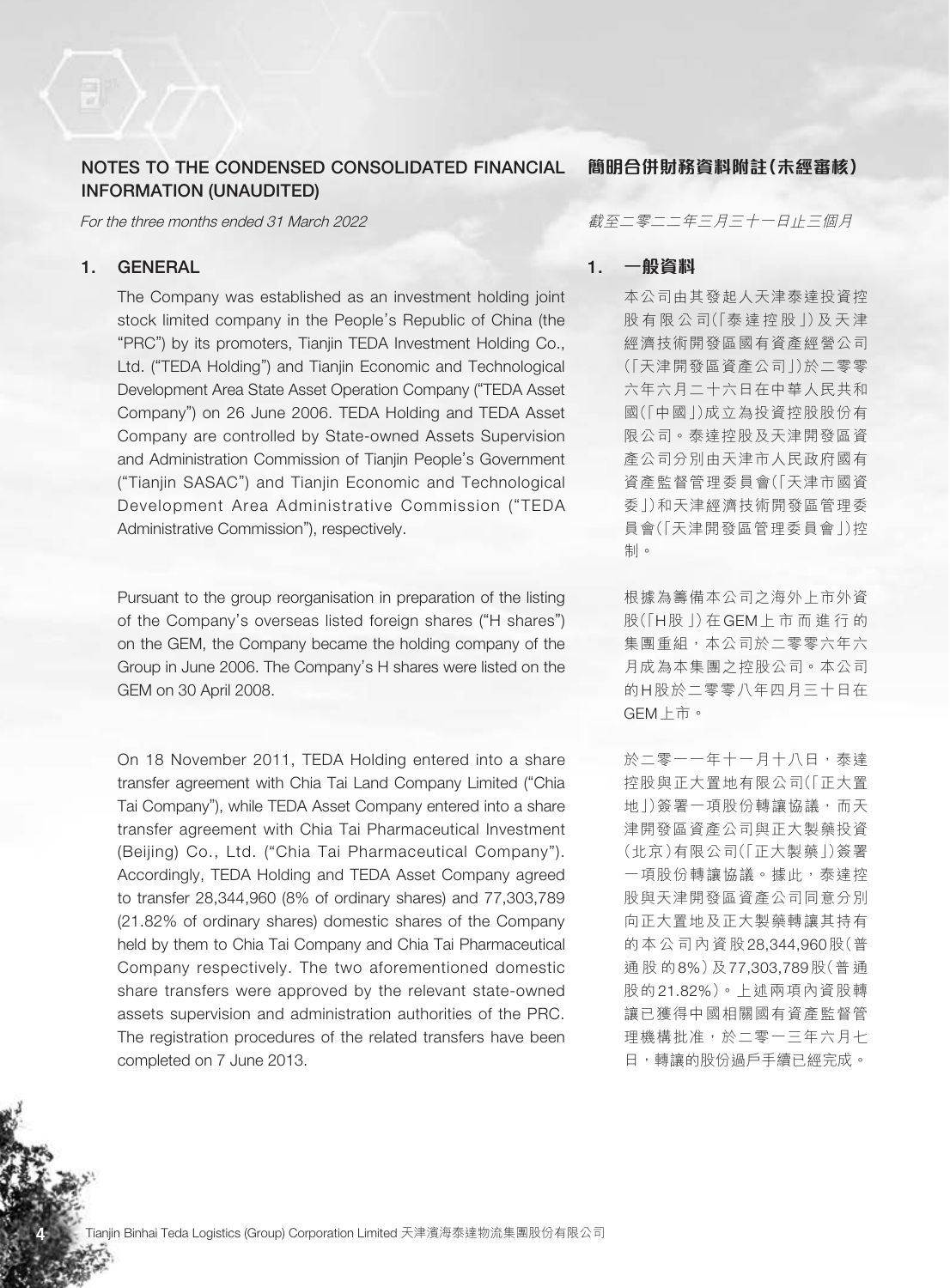The Group is principally engaged in the provision of comprehensive logistics services in the PRC, mainly including supply chain solutions and materials procurement and related logistics services.

The Group's principal operations are conducted in the PRC. The consolidated financial statements have been presented in Renminbi ("RMB"), which is the functional currency of the Company.

## 2. BASIS OF PREPARATION

The financial information has been prepared to comply with the applicable disclosure requirements set out in Chapter 18 to the GEM Listing Rules.

## 3. SIGNIFICANT ACCOUNTING POLICY

In the current period, the Group has applied the following amendments to International Financial Reporting Standards ("IFRS") issued by the International Accounting Standards Board for the first time, which are mandatorily effective for the annual period beginning on or after 1 January 2021 for the preparation of the condensed consolidated financial statements of the Group:

| IFRS 16 (Amendments)                                                                                                    | Covid-19 Related Rent<br>Concessions        |
|-------------------------------------------------------------------------------------------------------------------------|---------------------------------------------|
| IFRS 9 (Amendments),<br>IAS 39 (Amendments),<br>IFRS 7 (Amendments),<br>IFRS 4 (Amendments) and<br>IFRS 16 (Amendments) | Interest Rate Benchmark<br>Reform – Phase 2 |

The application of the amendments to IFRS in the current period has had no material impact on the Group's financial positions and performance for the current year and prior periods and/or on the disclosures set out in these condensed consolidated financial statements.

本集團致力於在中國提供綜合物流 服務,主要包括供應鏈解決方案及 物資採購及相關物流服務。

本集團主要業務於中國進行。合併 財務報表以本公司功能貨幣人民幣 (「人民幣」)呈列。

### 2. **編製基準**

財務資料乃根據GEM上市規則第 十八章之適用披露規定而編製。

## 3. **重大會計政策**

於本期間,本集團編製本集團簡明 合併財務報表時首次應用自二零 二一年一月一日或之後開始之年度 期間強制生效的下列國際會計準則 理事會頒佈的經修訂之國際財務報 告準則(「國際財務報告準則」):

| 國際財務報告準則   | Covid-19 |
|------------|----------|
| 第16號(修訂本)  | 相關租金寬免   |
| 國際財務報告準則   | 利率基準改革-  |
| 第9號(修訂本)、  | 二期       |
| 國際會計準則     |          |
| 第39號(修訂本)、 |          |
| 國際財務報告準則   |          |
| 第7號(修訂本)、  |          |
| 國際財務報告進則   |          |
| 第4號(修訂本)及  |          |
| 國際財務報告準則   |          |
| 第16號(修訂本)  |          |
|            |          |

於本期間應用經修訂之國際財務報 告準則並無對本集團本年度期間及 過往期間財務狀況及表現及╱或該 等簡明合併財務報表所載披露產生 重大影響。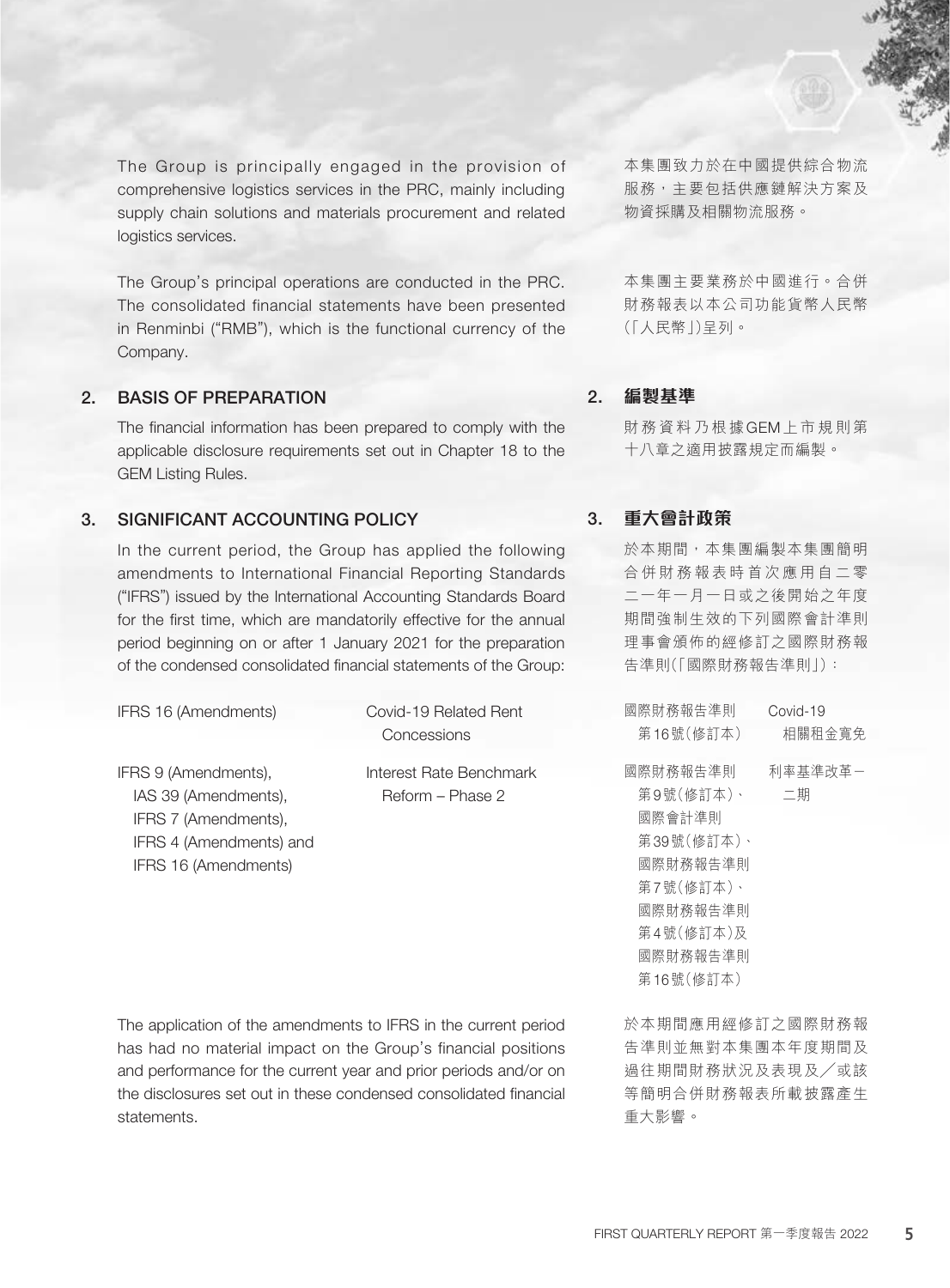## 4. SEGMENT INFORMATION

The operating segments of the Group are classified into two categories; these are managed independently by the responsible segment management bodies in line with the products and services offered and the distribution channels and customer profiles involved. Components of entity are defined as segments on the basis of the existence of segment managers with revenue and segment results (profit before tax less interest income, finance cost and corporate expenses) responsibility who report directly to the Group's senior management who make strategic decisions.

Principal businesses of the Group's two reportable segments are as follows:

- a. Logistics and supply chain service for finished automobiles and components – Provision of logistics services and supply chain management, i.e. planning, storage and transportation management for finished automobile and components;
- b. Materials procurement and related logistics services Sales of raw materials to customers comprising principally trading companies and provision of related services of transportation, management, storage, warehouse supervision and management.

## 4. **分部資料**

本集團的經營分部分為兩大類;該 等分部由負責的分部管理組織按所 提供的產品及服務以及所涉及的分 銷渠道和客戶組合獨立地管理。實 體組成部分按存在肩負直接向負責 作出策略性決策的本集團高級管理 層報告收入和分部業績(除稅前溢利 減利息收入、融資成本及公司開支) 職責的分部管理人作出分類。

本集團兩個可呈報分部之主要業務 如下:

- a. 汽車整車及零部件供應鏈物流 服務一提供物流服務及供應鏈 管理,即有關汽車整車及零部 件的規劃、儲存及運輸管理;
- b. 物資採購及相關物流服務-向 主要為貿易公司之客戶銷售原 材料及提供運輸、管理、儲 存、貨倉監督及管理等相關服 務。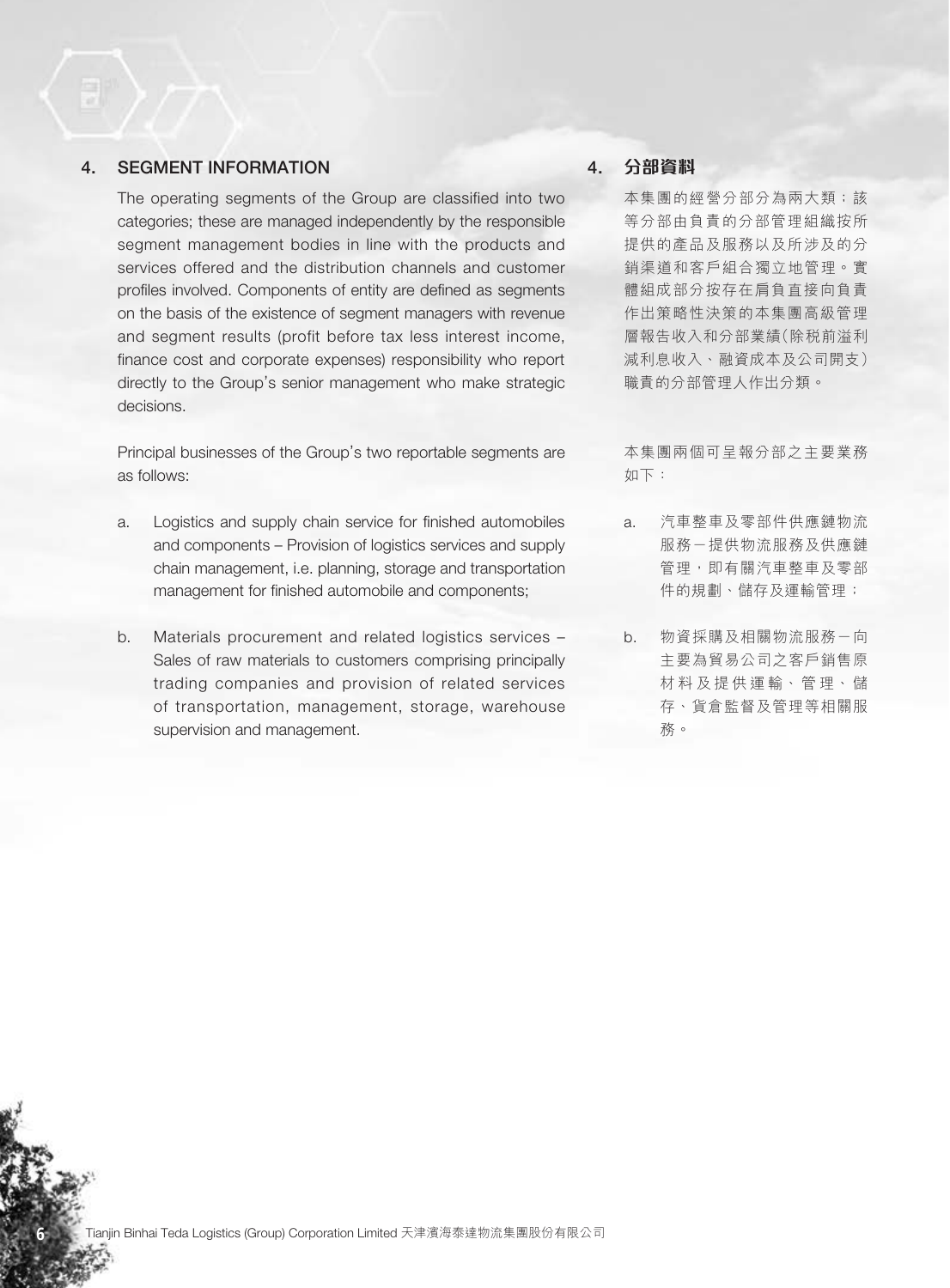|                                                                             |                            | <b>Logistics and</b><br>supply chain<br>services for<br>finished<br>automobiles | <b>Materials</b><br>procurement<br>and related                      | Reportable                                                     |                                                            |                                               |
|-----------------------------------------------------------------------------|----------------------------|---------------------------------------------------------------------------------|---------------------------------------------------------------------|----------------------------------------------------------------|------------------------------------------------------------|-----------------------------------------------|
|                                                                             |                            | and<br>components<br>汽車整車及<br>零部件供應<br>鏈物流服務<br><b>RMB'000</b><br>人民幣千元         | logistics<br>services<br>物資採購及<br>相關物流服務<br><b>RMB'000</b><br>人民幣千元 | segments<br>subtotal<br>可呈報<br>分部小計<br><b>RMB'000</b><br>人民幣千元 | All other<br>segments<br>所有其他分部<br><b>RMB'000</b><br>人民幣千元 | <b>Total</b><br>總計<br><b>RMB'000</b><br>人民幣千元 |
|                                                                             |                            | (Unaudited)<br>(未經審核)                                                           | (Unaudited)<br>(未經審核)                                               | (Unaudited)<br>(未經審核)                                          | (Unaudited)<br>(未經審核)                                      | (Unaudited)<br>(未經審核)                         |
| Revenue<br>Inter-segment revenue                                            | 收入<br>分部間的收入               | 320,916                                                                         | 350,621                                                             | 671,537                                                        | 12,267<br>(4, 100)                                         | 683,804<br>(4, 100)                           |
| Revenue from external<br>customers<br>Segment results                       | 來自外部客戶的<br>收入<br>分部業績      | 320,916<br>25,407                                                               | 350,621<br>(2,071)                                                  | 671,537<br>23,336                                              | 8,167<br>1,742                                             | 679,704<br>25,078                             |
| Share of results of investments<br>accounted for using<br>the equity method | 採用權益法入帳的<br>應佔投資業績         |                                                                                 |                                                                     |                                                                |                                                            | 7,924                                         |
| Unallocated other income<br>Unallocated corporate expenses<br>Finance costs | 未分配其他收入<br>未分配公司開支<br>融資成本 |                                                                                 |                                                                     |                                                                |                                                            | 3,996<br>(1,066)<br>(4,085)                   |
| Profit before income tax<br>Income tax expense                              | 除所得税前溢利<br>所得税開支           |                                                                                 |                                                                     |                                                                |                                                            | 31,847<br>(6, 765)                            |
| Profit for the period                                                       | 期內溢利                       |                                                                                 |                                                                     |                                                                |                                                            | 25,082                                        |
| Other information:<br>Depreciation and amortization<br>Income tax expense   | 其他資料:<br>折舊及攤銷<br>所得税開支    | (2,401)<br>(6, 748)                                                             | (186)                                                               | (2,587)<br>(6, 748)                                            | (1, 357)<br>(17)                                           | (3,944)<br>(6, 765)                           |

For the three months ended 31 March 2022 **截至二零二二年三月三十一日止三個月**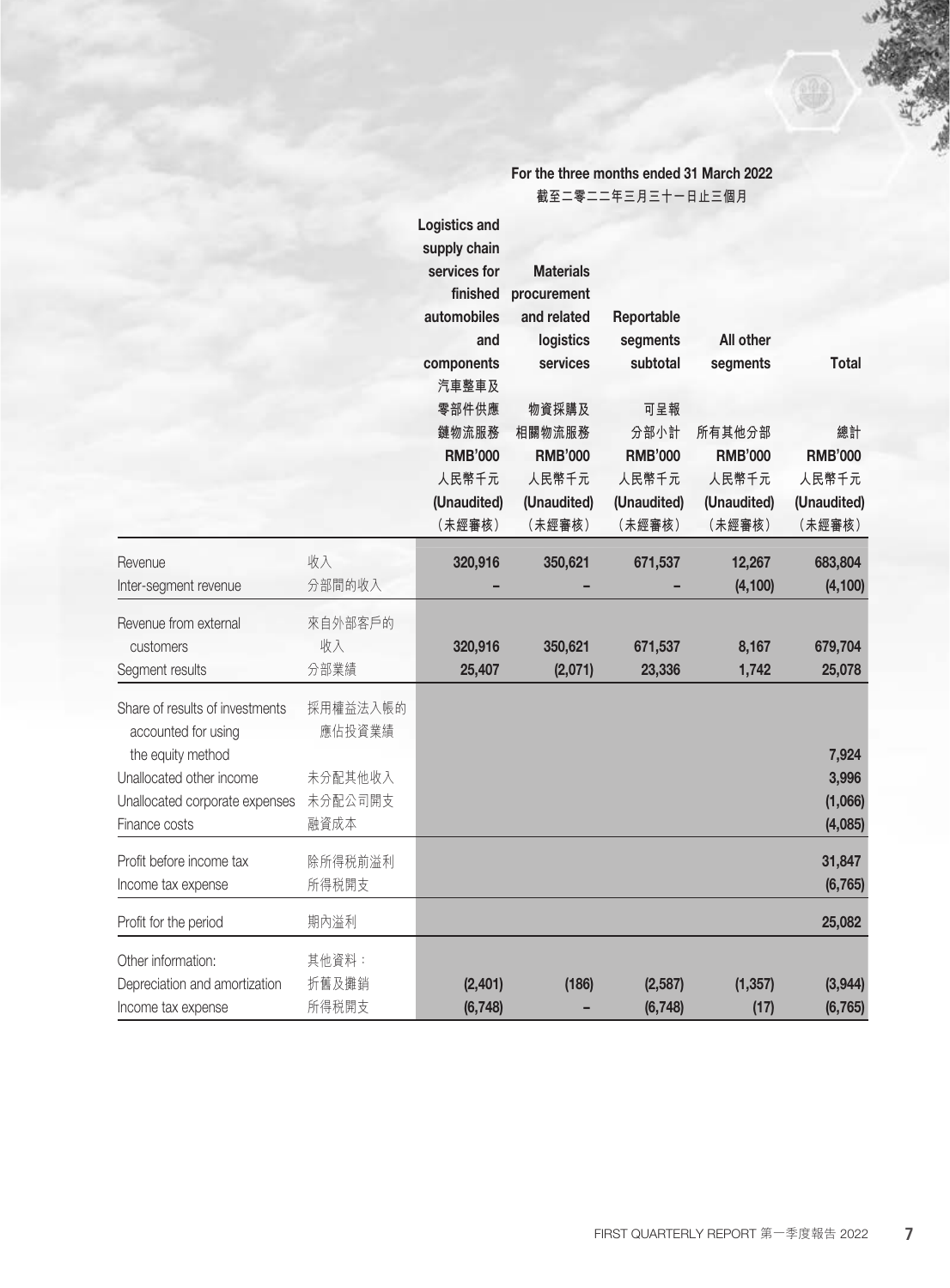|                                                        |                    | For the three months ended 31 March 2021 |                  |                   |                |                |
|--------------------------------------------------------|--------------------|------------------------------------------|------------------|-------------------|----------------|----------------|
|                                                        |                    |                                          |                  | 截至二零二一年三月三十一日止三個月 |                |                |
|                                                        |                    | Logistics and                            |                  |                   |                |                |
|                                                        |                    | supply chain                             |                  |                   |                |                |
|                                                        |                    | services for                             | <b>Materials</b> |                   |                |                |
|                                                        |                    | finished                                 | procurement      |                   |                |                |
|                                                        |                    | automobiles                              | and related      | Reportable        |                |                |
|                                                        |                    | and                                      | logistics        | segments          | All other      |                |
|                                                        |                    | components<br>汽車整車及                      | services         | subtotal          | segments       | Total          |
|                                                        |                    | 零部件供應                                    | 物資採購及            | 可呈報               |                |                |
|                                                        |                    | 鏈物流服務                                    | 相關物流服務           | 分部小計              | 所有其他分部         | 總計             |
|                                                        |                    | <b>RMB'000</b>                           | <b>RMB'000</b>   | <b>RMB'000</b>    | <b>RMB'000</b> | <b>RMB'000</b> |
|                                                        |                    | 人民幣千元                                    | 人民幣千元            | 人民幣千元             | 人民幣千元          | 人民幣千元          |
|                                                        |                    | (Unaudited)                              | (Unaudited)      | (Unaudited)       | (Unaudited)    | (Unaudited)    |
|                                                        |                    | (未經審核)                                   | (未經審核)           | (未經審核)            | (未經審核)         | (未經審核)         |
| Revenue                                                | 收入                 | 334,949                                  | 290,775          | 625,724           | 12,044         | 637,768        |
| Inter-segment revenue                                  | 分部間的收入             |                                          |                  |                   | (3,627)        | (3,627)        |
| Revenue from external                                  | 來自外部客戶的            |                                          |                  |                   |                |                |
| customers                                              | 收入                 | 334,949                                  | 290,775          | 625,724           | 8,417          | 634,141        |
| Segment results                                        | 分部業績               | 34,410                                   | (9, 451)         | 24,959            | 1,684          | 26,643         |
| Share of results of investments<br>accounted for using | 採用權益法入帳的<br>應佔投資業績 |                                          |                  |                   |                |                |
| the equity method                                      |                    |                                          |                  |                   |                | 9,417          |
| Unallocated other income                               | 未分配其他收入            |                                          |                  |                   |                | 5,614          |
| Unallocated corporate expenses                         | 未分配公司開支            |                                          |                  |                   |                | (1,020)        |
| Finance costs                                          | 融資成本               |                                          |                  |                   |                | (6, 872)       |
| Profit before income tax                               | 除所得税前溢利            |                                          |                  |                   |                | 33,782         |
| Income tax expense                                     | 所得税開支              |                                          |                  |                   |                | (8,739)        |
| Profit for the period                                  | 期內溢利               |                                          |                  |                   |                | 25,043         |
| Other information:                                     | 其他資料:              |                                          |                  |                   |                |                |
| Depreciation and amortization                          | 折舊及攤銷              | (2, 130)                                 | (135)            | (2, 265)          | (1,937)        | (4,202)        |
| Income tax expense                                     | 所得税開支              | (8,700)                                  |                  | (8,700)           | (39)           | (8, 739)       |

**8** Tianjin Binhai Teda Logistics (Group) Corporation Limited 天津濱海泰達物流集團股份有限公司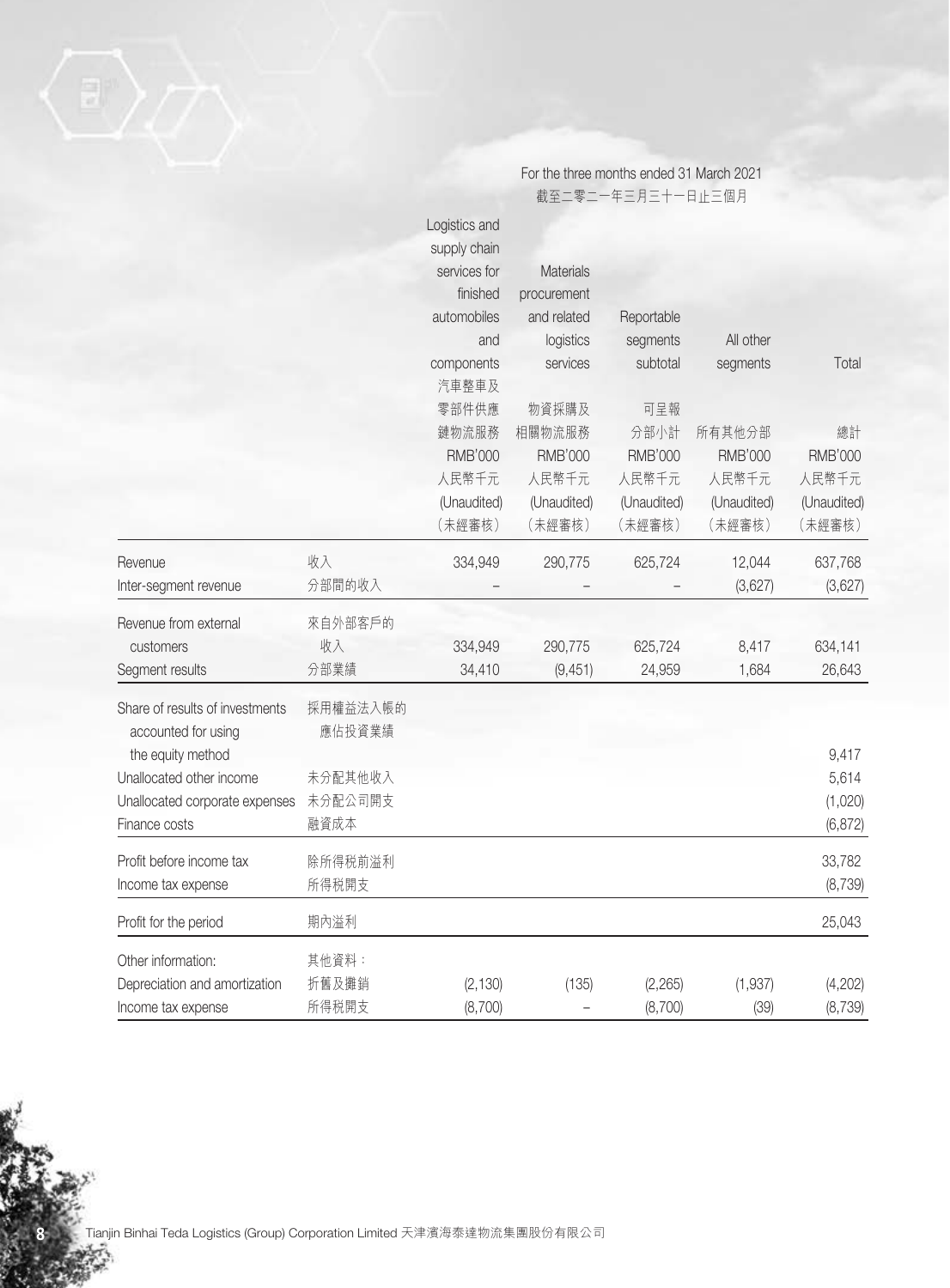# 5. EXPENSES BY NATURE

# 5. **按性質分類的支出**

|                               |       | 截至三月三十一日止三個月   | For the three months<br>ended 31 March |
|-------------------------------|-------|----------------|----------------------------------------|
|                               |       | 2022           | 2021                                   |
|                               |       | 二零二二年          | 二零二一年                                  |
|                               |       | <b>RMB'000</b> | <b>RMB'000</b>                         |
|                               |       | 人民幣千元          | 人民幣千元                                  |
|                               |       | (Unaudited)    | (Unaudited)                            |
|                               |       | (未經審核)         | (未經審核)                                 |
| Depreciation and amortization | 折舊與攤銷 | 3,944          | 3,737                                  |

# 6. OTHER INCOME

# 6. **其他收入**

|                                         |             | For the three months |                |
|-----------------------------------------|-------------|----------------------|----------------|
|                                         |             | ended 31 March       |                |
|                                         |             | 截至三月三十一日止三個月         |                |
|                                         |             | 2022                 | 2021           |
|                                         |             | 二零二二年                | 二零二一年          |
|                                         |             | <b>RMB'000</b>       | <b>RMB'000</b> |
|                                         |             | 人民幣千元                | 人民幣千元          |
|                                         |             | (Unaudited)          | (Unaudited)    |
|                                         |             | (未經審核)               | (未經審核)         |
| Interest Income                         | 利息收入        | 3,996                | 5,614          |
| Subsidy income                          | 補貼收入        | 46                   |                |
| Dividend income from equity investments | 來自權益投資的股息收入 | 404                  |                |
|                                         |             | 4,446                | 5,614          |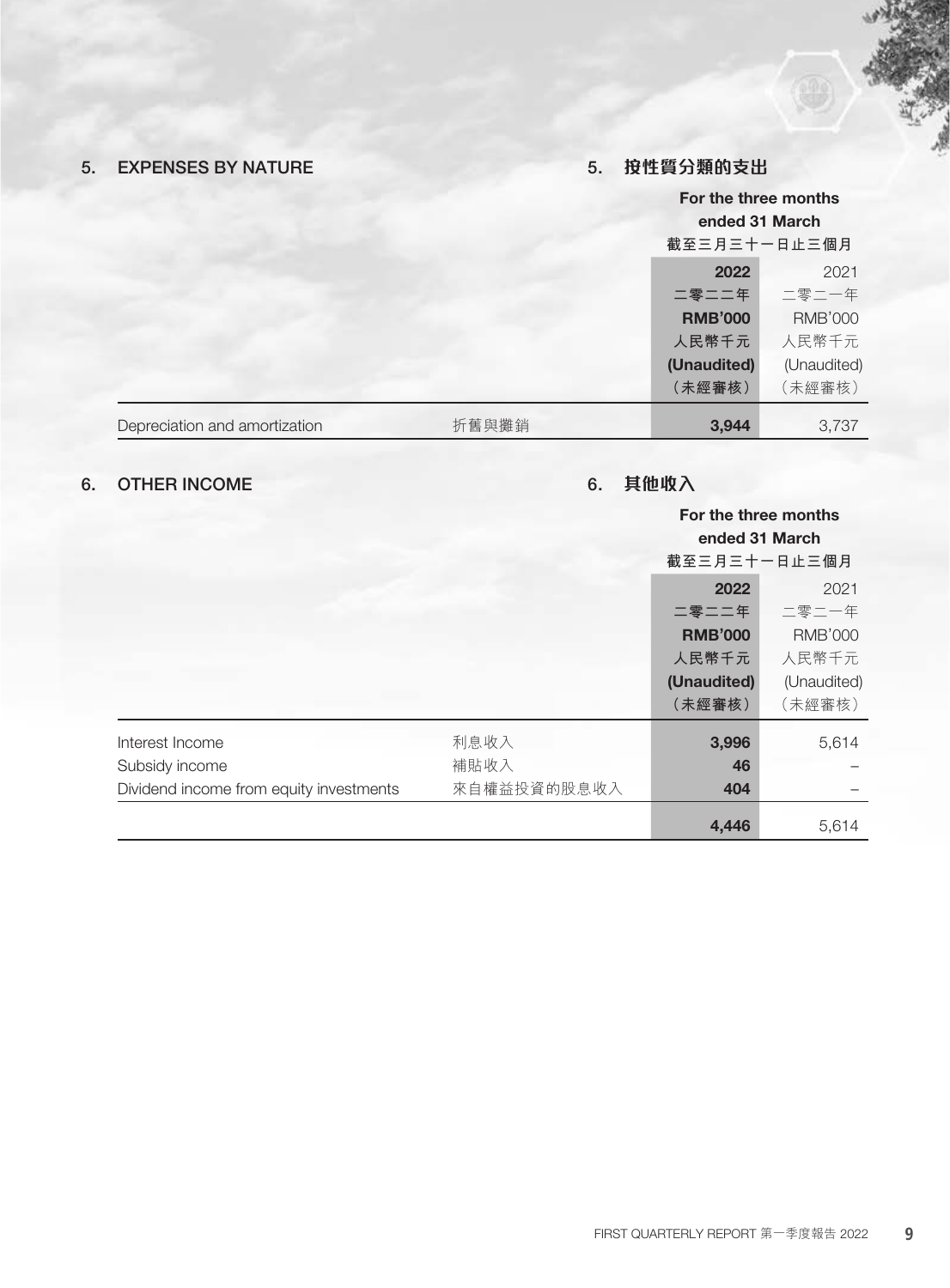## 7. INCOME TAX EXPENSE

## 7. **所得稅開支**

|                           |         | For the three months<br>ended 31 March<br>截至三月三十一日止三個月 |                |
|---------------------------|---------|--------------------------------------------------------|----------------|
|                           |         | 2022                                                   | 2021           |
|                           |         | 二零二二年                                                  | 二零二一年          |
|                           |         | <b>RMB'000</b>                                         | <b>RMB'000</b> |
|                           |         | 人民幣千元                                                  | 人民幣千元          |
|                           |         | (Unaudited)                                            | (Unaudited)    |
|                           |         | (未經審核)                                                 | (未經審核)         |
| PRC Enterprise Income Tax | 中國企業所得税 |                                                        |                |
| - Provision for the year  | 一年內撥備   | (6, 765)                                               | (8,739)        |

Under the prevailing tax law in the PRC, the Enterprise Income Tax rate of the Group is 25%.

## 8. DIVIDEND

The Board does not recommend the payment of an interim dividend as of 31 March 2022 (corresponding period in 2021: Nil).

按照現行中國稅法,本集團之企業 所得稅稅率為25%。

8. **股息**

董事會建議不派發截至二零二二年 三月三十一日止的中期股息(二零 二一年同期:無)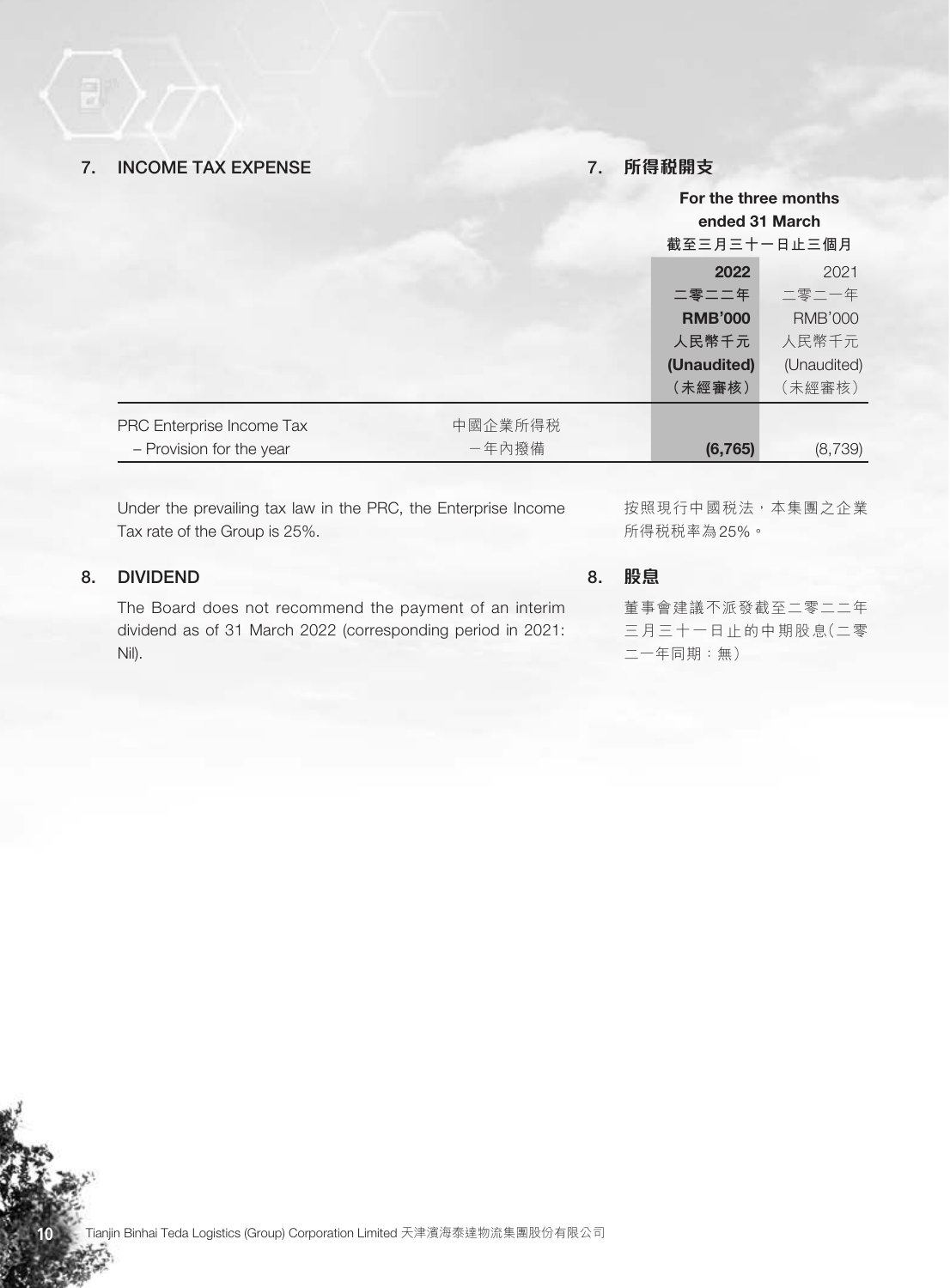# 9. EARNINGS PER SHARE

## 9. **每股盈利**

|                                       |             | For the three months                                                      |                |
|---------------------------------------|-------------|---------------------------------------------------------------------------|----------------|
|                                       |             | ended 31 March                                                            |                |
|                                       |             | 截至三月三十一日止三個月                                                              |                |
|                                       |             | 2022                                                                      | 2021           |
|                                       |             | 二零二二年                                                                     | 二零二一年          |
|                                       |             | <b>RMB'000</b>                                                            | <b>RMB'000</b> |
|                                       |             | 人民幣千元                                                                     | 人民幣千元          |
|                                       |             | (Unaudited)                                                               | (Unaudited)    |
|                                       |             | (未經審核)                                                                    | (未經審核)         |
| Profit/total comprehensive income for | 本公司擁有人應佔期內  |                                                                           |                |
| the period attributable to owners of  | 溢利/全面收入總額及  |                                                                           |                |
| the Company and earnings for          | 計算每股基本及攤薄   |                                                                           |                |
| the purpose of calculating basic and  | 盈利之盈利       |                                                                           |                |
| diluted earnings per share            |             | 15,373                                                                    | 12,582         |
|                                       |             | <b>Number of shares</b><br>股份數目<br>For the three months<br>ended 31 March |                |
|                                       |             | 截至三月三十一日止三個月                                                              |                |
|                                       |             | 2022                                                                      | 2021           |
|                                       |             | 二零二二年                                                                     | 二零二一年          |
|                                       |             | thousands                                                                 | thousands      |
|                                       |             | 千股                                                                        | 千股             |
|                                       |             | (Unaudited)                                                               | (Unaudited)    |
|                                       |             | (未經審核)                                                                    | (未經審核)         |
| Weighted average number of shares     | 計算每股基本及攤薄盈利 |                                                                           |                |
| for the purpose of calculating basic  | 之股份加權平均數    |                                                                           |                |
| and diluted earnings per share        |             | 354,312                                                                   | 354,312        |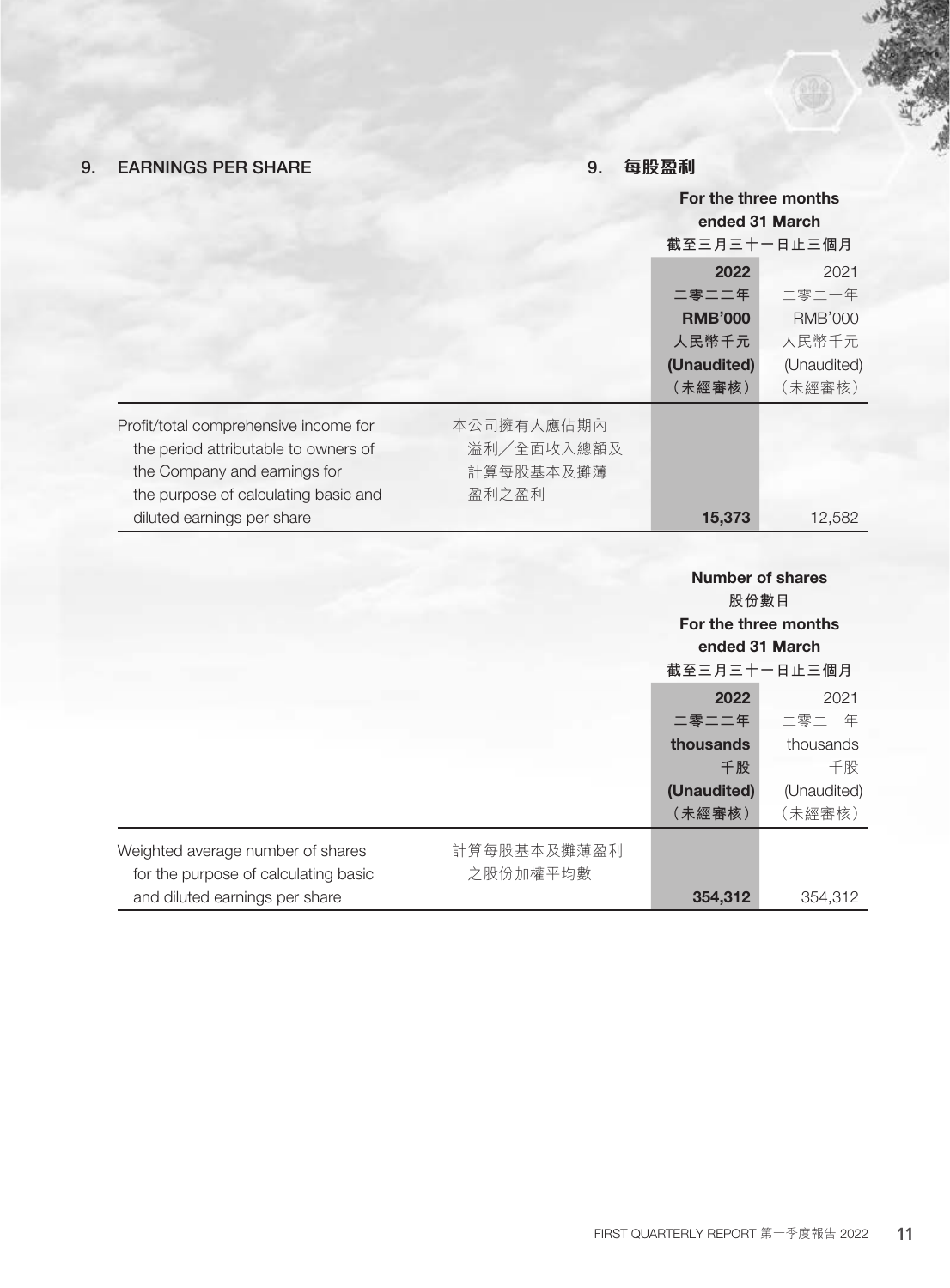## 10. SHARE CAPITAL AND RESERVES

## 10. **股本及儲備**

Attributable to owners of the Company **本公司擁有人應佔**

|                                                                                        |                                    |                               |                                 |                                  |                                       |                                 | <b>Equity</b><br>attributable          |                                         |                               |
|----------------------------------------------------------------------------------------|------------------------------------|-------------------------------|---------------------------------|----------------------------------|---------------------------------------|---------------------------------|----------------------------------------|-----------------------------------------|-------------------------------|
|                                                                                        |                                    | <b>Share</b><br>capital       | <b>Share</b><br>premium         | <b>Statutory</b><br>reserves     | Other<br>reserves                     | Retained<br>earnings            | to owners<br>of the<br>Parent<br>母公司權益 | Non-<br>controlling<br><b>interests</b> | Total                         |
|                                                                                        |                                    | 股本<br><b>RMB'000</b><br>人民幣千元 | 股份溢價<br><b>RMB'000</b><br>人民幣千元 | 法定公積金<br><b>RMB'000</b><br>人民幣千元 | 其他儲備<br><b>RMB'000</b><br>人民幣千元       | 保留溢利<br><b>RMB'000</b><br>人民幣千元 | 持有人應佔<br><b>RMB'000</b><br>人民幣千元       | 非控股權益<br><b>RMB'000</b><br>人民幣千元        | 總計<br><b>RMB'000</b><br>人民幣千元 |
| At 1 January 2021 (audited)<br>Profit and total comprehensive<br>income for the period | 於二零二一年一月一日(經審核)<br>期内溢利及全面<br>收入總額 | 354,312                       | 55,244                          | 98,750                           | (40, 614)<br>$\overline{\phantom{a}}$ | 365,852<br>12,582               | 833,544<br>12,582                      | 134,146<br>12,461                       | 967,690<br>25,043             |
| At 31 March 2021 (unaudited)                                                           | 於二零二一年三月三十一日(未經審核)                 | 354,312                       | 55,244                          | 98,750                           | (40, 614)                             | 378,434                         | 846,126                                | 146,607                                 | 992,733                       |
| At 1 January 2022 (audited)                                                            | 於二零二二年一月一日(經審核)                    | 354,312                       | 55,244                          | 105,361                          | (62, 381)                             | 394,308                         | 846,844                                | 137,196                                 | 984,040                       |
| Profit and total comprehensive<br>income for the period                                | 期内溢利及全面<br>收入總額                    |                               |                                 |                                  | ٠                                     | 15,373                          | 15,373                                 | 9,709                                   | 25,082                        |
| At 31 March 2022 (unaudited)                                                           | 於二零二二年三月三十一日(未經審核)                 | 354,312                       | 55,244                          | 105,361                          | (62, 381)                             | 409,681                         | 862,217                                | 146,905                                 | 1,009,122                     |

## 11. FINANCIAL GUARANTEE LIABILITIES

As at 31 March 2022, the Company had a subsisting guarantee obligation in respect of the unrepaid portion of the drawdown amount of approximately RMB94,000,000 under the bank borrowing facilities extended by a bank to Tedahang Cold Chain Logistics Co., Ltd. ("Tedahang") (a connected subsidiary with 60% interest held by the Company). The amount of outstanding bank borrowing owed by Tedahang as at 31 March 2022 was approximately RMB4,476,000.

### 11. **財務擔保責任**

於二零二二年三月三十一日,本公 司對於一間銀行向泰達行(天津)冷 鏈物流有限公司(「泰達行」)(本公 司持有60%權益的關連附屬公司) 提供的銀行貸款項下約為人民幣 94,000,000元之已提取金額的尚 未歸還部分承擔仍然存續的擔保責 任。於二零二二年三月三十一日, 泰達行尚未歸還的銀行貸款額約為 人民幣4,476,000元。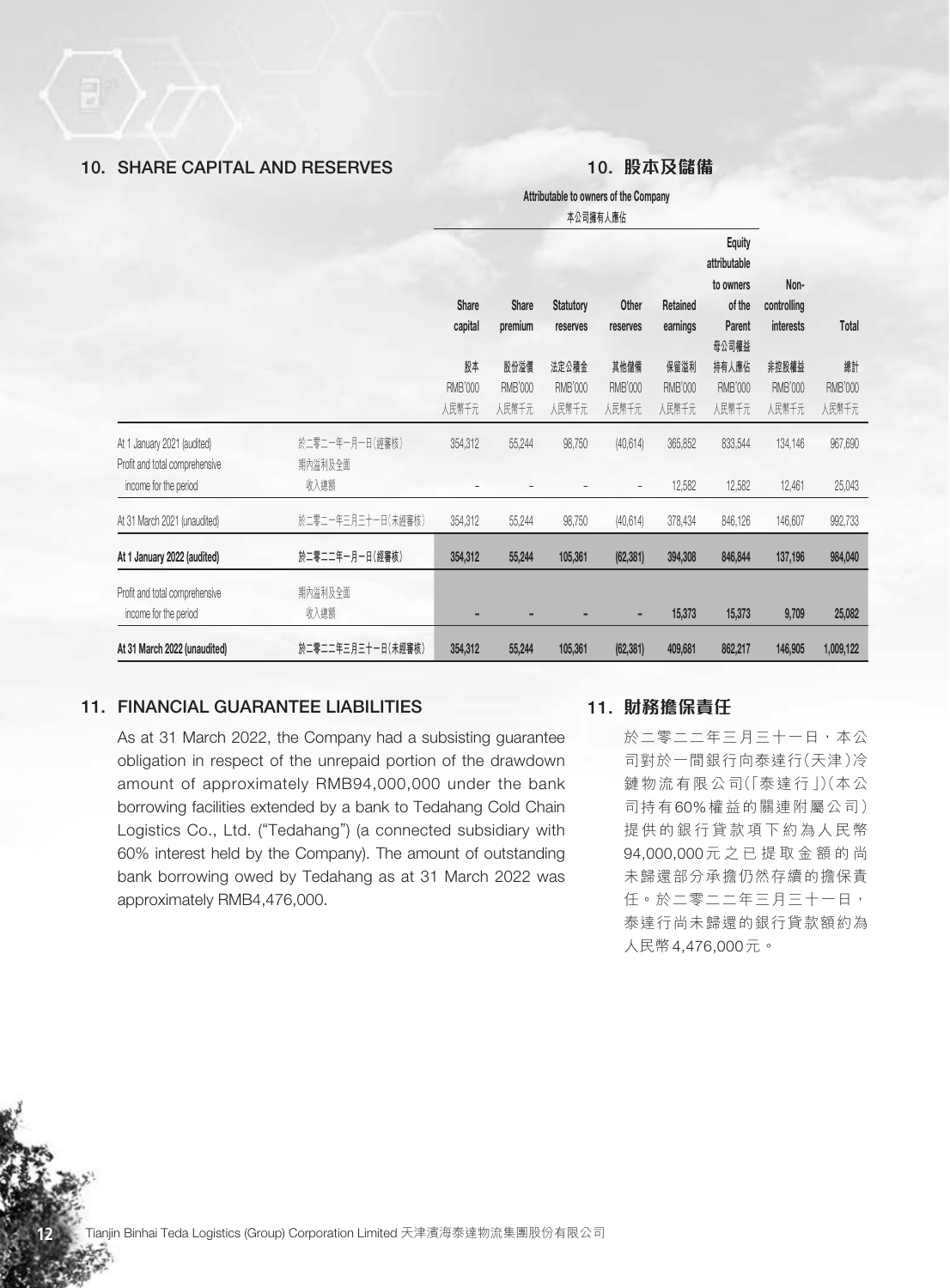## MANAGEMENT DISCUSSION AND ANALYSIS

### Financial Review

For the three months ended 31 March 2022 (the "Reporting Period"), the Group recorded a turnover of RMB679,704,000, representing an increase of RMB45,563,000 or 7.18% as compared with the turnover of RMB634,141,000 for the corresponding period last year. This was mainly attributable to the growth in the logistics procurement and related logistics services business of the Group as compared with the corresponding period last year.

For the three months ended 31 March 2022, the Group recorded an overall gross profit margin of 5.15%, representing a decrease of 1.8 percentage points as compared with 6.95% of the corresponding period last year. The decrease in overall gross profit margin was mainly due to the increase in the proportion of the logistics procurement and related logistics services business, and decrease in the gross profit margin of logistics and supply chain services for finished automobiles and components business.

For the three months ended 31 March 2022, profit attributable to the equity holders of the Group was RMB15,373,000, representing a growth of RMB2,791,000 or 22.18% as compared with the profit of RMB12,582,000 in the corresponding period last year. The main reason for the performance growth is that Tedahang has recorded continuous growth after turning a loss into profit in 2020, while the Group's finance cost has decreased.

### Business Review

The principal businesses of the Group are logistics and supply chain services for finished automobiles and components, logistics and supply chain services for electronic components, materials procurement and related logistics services, cold chain logistics business and other services such as bonded warehouse, supervision and agency services. During the Reporting Period, following the gradual economic recovery of the PRC, total turnover of the Group and profit attributable to the equity holders increased as compared with the corresponding period last year. The turnover of logistics and supply chain services for finished automobiles and components business decreased by 4.19%, the turnover of materials procurement and related logistics services business increased by 20.58% and the turnover of logistics and supply chain services for electronic components increased by 6.71%, as compared with the corresponding period last year.

# **管理層討論與分析**

## **財務回顧**

本集團截至二零二二年三月三十一日 止 三 個 月(「本 報 告 期 」)實 現 營 業 額 人 民 幣679,704,000元, 較 上 年 同 期 營 業額人民幣634,141,000元增加人民幣 45,563,000元,漲幅為7,18%。主要原 因是本集團之物流採購及相關物流服務業 務較去年同期增長。

本集團截至二零二二年三月三十一日止三 個月的整體毛利率為5.15%,較上年同期 的整體毛利率6.95%下降1.8個百分點, 整體毛利率下降的主要原因是本集團之 物流採購及相關物流服務業務收入佔比增 加,汽車整車及零部件供應鏈物流服務業 務毛利率下降。

本集團截至二零二二年三月三十一日止 三個月權益持有人錄得溢利為人民幣 15,373,000元, 較 上 年 同 期 溢 利 人 民 幣12,582,000元增加人民幣2,791,000 元,漲幅為22.18%,業績增長的主要原 因是泰達行繼二零二零年實現扭虧以來繼 續保持持續向好趨勢,本集團融資成本費 用減少。

#### **業務回顧**

本集團之業務主要為汽車整車及零部件物 流供應鏈服務業務、電子零部件供應鏈物 流服務業務、物資採購及相關物流服務 業務、冷鏈物流服務業務及保稅倉儲、監 管、代理等其他服務業務。隨著中國經 濟的逐步恢復,本報告期內,本集團總 體營業收入與權益持有人應佔溢利較去年 同期有所上升。其中,汽車整車及零部 件供應鏈物流服務營業額較上年同期下 降4.19%,物資採購及相關物流服務業 務營業額較去年增長20.58%;電子零部 件供應鏈物流服務營業額較去年同期增長 6.71%。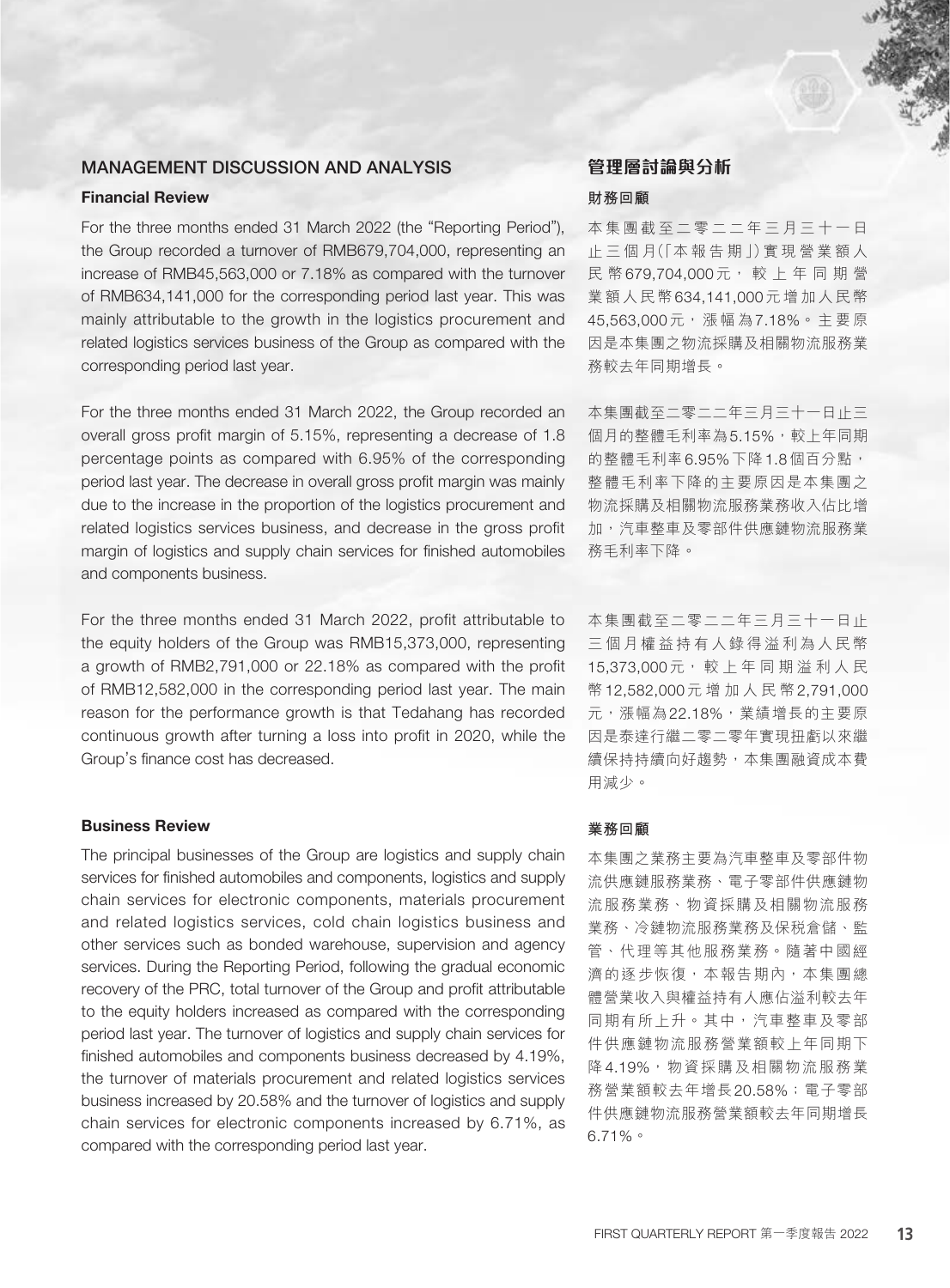## Logistics and Supply Chain Services For Finished Automobiles and Components Business

During the Reporting Period, the throughput of the logistics services for domestic finished automobiles was 128,604 sets, representing a decrease of 16,319 sets or 11.26% as compared with 144,923 sets in the corresponding period last year. During the Reporting Period, the throughput of logistics services for the imported automobiles was 13,336 sets, representing a decrease of 2,760 sets or 17.15% as compared with 16,096 sets in the corresponding period last year. Turnover recorded for the Reporting Period amounted to RMB320,916,000, representing a decrease of RMB14,033,000 or 4.19% as compared with the corresponding period last year.

## Materials Procurement and Related Logistics Services **Business**

Turnover recorded for the Reporting Period amounted to RMB350,621,000, representing an increase of RMB59,846,000 or 20.58% as compared with the corresponding period last year.

### Other Logistics Services Business

Turnover recorded for the Reporting Period amounted to RMB8,167,000, representing a decrease of RMB250,000 or 2.97% as compared with the corresponding period last year.

## Logistics and Supply Chain Services for Electronic Components (Conducted Through Investments in Joint Ventures)

Turnover recorded for the Reporting Period amounted to RMB241,044,000, representing an increase of RMB15,150,000 or 6.71% as compared with the corresponding period last year.

## OUTLOOK AND PROSPECTS

According to the data published by the National Bureau of Statistics of China, in the first quarter of 2022, the gross domestic product ("GDP") has increased by 4.8% year-on-year and 1.3% quarter-overquarter. The economic development of the PRC is facing multiple challenges due to the international political and economic turmoil caused by the conflict between Russia and Ukraine, and the impact of the aggregation of the localised epidemic situation in the PRC. During the Reporting Period, each business segment of the Group showed a mixed performance, but the overall operating results increased as compared with the corresponding period last year.

### **汽車整車及零部件供應鏈物流服務業務**

本報告期內國產整車物流服務量為 128,604台,較上年同期144,923台減少 16,319台, 降 幅 為11.26%;本報告期 內進口車物流服務量為13,336台,較上 年同期16,096台減少2,760台,降幅為 17.15%。本報告期內實現營業額人民幣 320,916,000元,較上年同期減少人民幣 14,033,000元,降幅為4.19%。

### **物資採購及相關物流服務業務**

本報告期內實現營業額人民幣350,621,000 元,較上年同期增加人民幣59,846,000 元,增幅為20.58%。

#### **其他物流服務業務**

本報告期內實現營業額人民幣8,167,000 元,較上年同期減少人民幣250,000元, 降幅為2.97%。

## **電子零部件供應鏈物流服務業務(通過投 資合營公司進行)**

本報告期內實現營業額人民幣241,044,000 元,較上年同期增加人民幣15,150,000 元,增幅為6.71%。

## **前景展望**

中國國家統計局發佈的數據顯示, 二零二二年第一季度國內生產總值 (「GDP」)同比增長4.8%,環比增長 1.3%。俄烏衝突引起的國際政治經濟 形勢動盪和國內局部聚集性疫情影響, 中國經濟發展面臨多重挑戰。本報告期 內,本集團各業務板塊業績漲跌互現, 但總體業績較去年同期有所上升。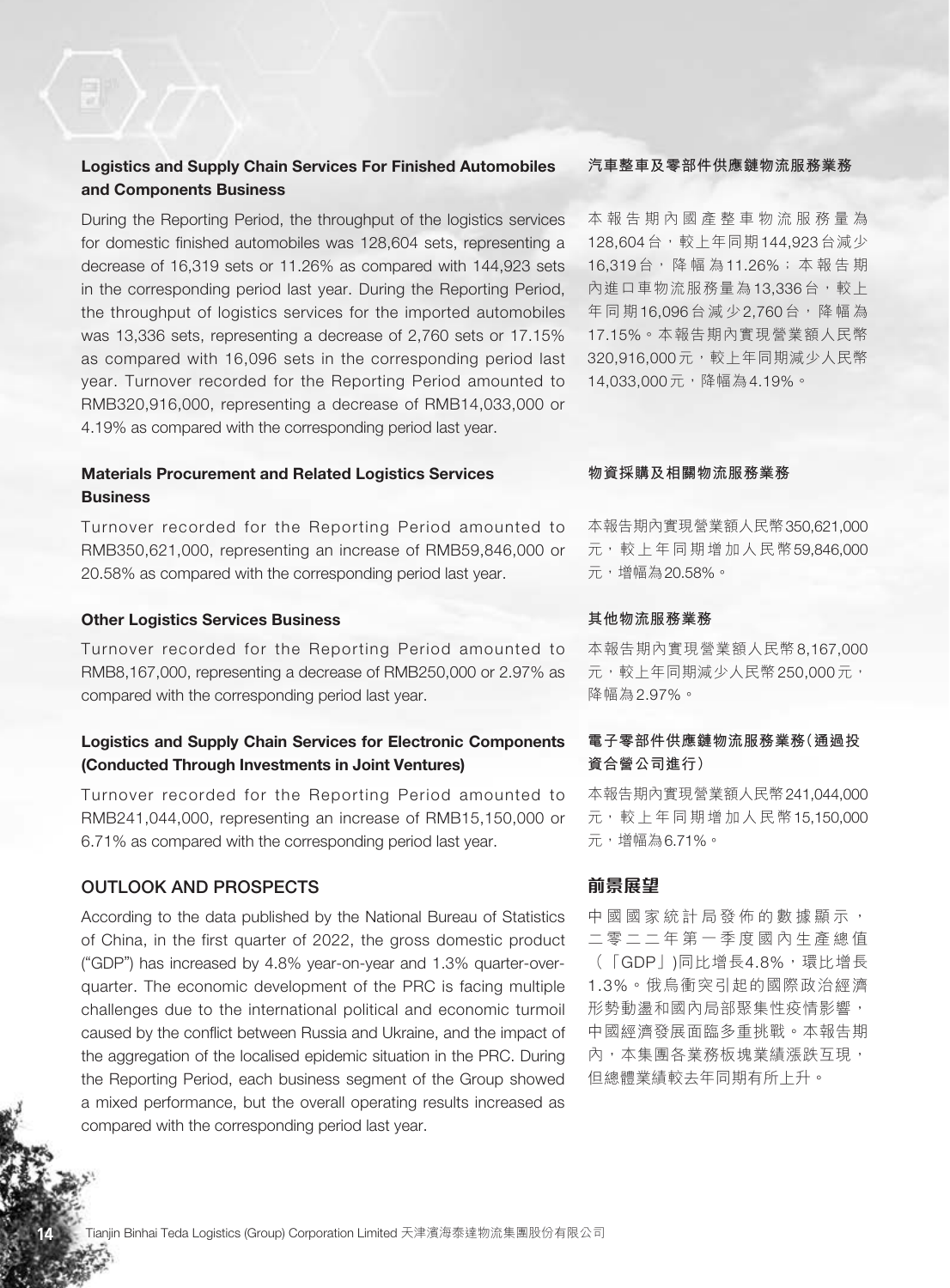In 2022, the Group will continue to prepare itself for a more complex and severe situation and adhere to a comprehensive logistics development path, and on the basis of pandemic prevention and control and safe production, always regarding operation as the major task to ensure the stability of automobile logistics and electronic components logistics business. By enhancing internal coordination and improving the utilization efficiency of storage yard, railway freight lines and other facilities, the Group strives to develop new businesses and provide better customer service experience, so as to speed up the business transformation and upgrading. Despite various challenges, the Group will continue to devote every effort to achieve high-quality development.

# DIRECTORS', SUPERVISORS' AND CHIEF EXECUTIVES' INTERESTS AND/OR SHORT POSITIONS IN SHARES, UNDERLYING SHARES AND DEBENTURES OF THE COMPANY OR ANY ASSOCIATED CORPORATIONS

As at 31 March 2022, none of the Directors, supervisors and chief executives of the Company held interests or short positions in the shares, underlying shares or debentures of the Company or any of its associated corporations (within the meaning of Part XV of the Securities and Futures Ordinance (Chapter 571 of the Laws of Hong Kong) ("SFO")), which were required to be notified to the Company and the Stock Exchange under Divisions 7 and 8 of Part XV of the SFO (including interests or short positions which they have taken or deemed to have taken under the SFO), or which were recorded in the register required to be kept by the Company under section 352 of the SFO, or which were required to be notified to the Company and the Stock Exchange pursuant to Rules 5.46 to 5.67 of the GEM Listing Rules.

## DIRECTORS', SUPERVISORS' AND CHIEF EXECUTIVES' RIGHTS TO ACQUIRE SHARES OR DEBENTURES OF THE **COMPANY**

So far as is known to the Directors, as at 31 March 2022, none of the Directors, supervisors and chief executives of the Company had any interest in the shares of the Company, or had been granted, or exercised, any rights to subscribe for shares (or warrants or debentures, if applicable) of the Company or to purchase shares of the Company.

二零二二年,本集團將繼續做好應對更 加嚴峻複雜局面的準備,堅持綜合性物 流發展道路,在做好疫情防控和安全生 產的基礎上,堅持以經營為中心任務, 確保汽車物流、電子零部件物流業務穩 定,加強內部協同,提升倉儲堆場、鐵 路貨運道線等設施資源的使用效率,努 力開拓新興業務,提升客戶服務體驗, 加速業務轉型升級。雖然面臨各種挑 戦,本集團仍將全力以赴,努力實現高 質量發展。

# **董事、監事及最高行政人員於本公 司或任何相關法團之股份、相關股 份及債券之權益及╱或淡倉**

於二零二二年三月三十一日,本公司的董 事、監事及最高行政人員在本公司或其任 何相聯法團(定義見香港法例第571章《證 券及期貨條例》(「證券及期貨條例」)第XV 部)的股份、相關股份或債權證中,並無 擁有根據證券及期貨條例第XV部第7及8 分部須知會本公司及聯交所的權益或淡倉 (包括根據證券及期貨條例彼等擁有或被 視作擁有的權益或淡倉), 或根據證券及 期貨條例第352條記錄本公司須按該條例 規定備存的登記冊內的權益或淡倉,或根 據GEM上市規則第5.46至5.67條須知會 本公司及聯交所的權益或淡倉。

## **董事、監事及最高行政人員購買本 公司股份或債權證的權利**

就董事所知,於二零二二年三月三十一 日,本公司的董事、監事及最高行政人員 並無本公司任何股份權益,或獲授予任何 權利或行使任何權利以認購本公司的股份 (或認股權證或債權證(如適用))或購買 本公司股份。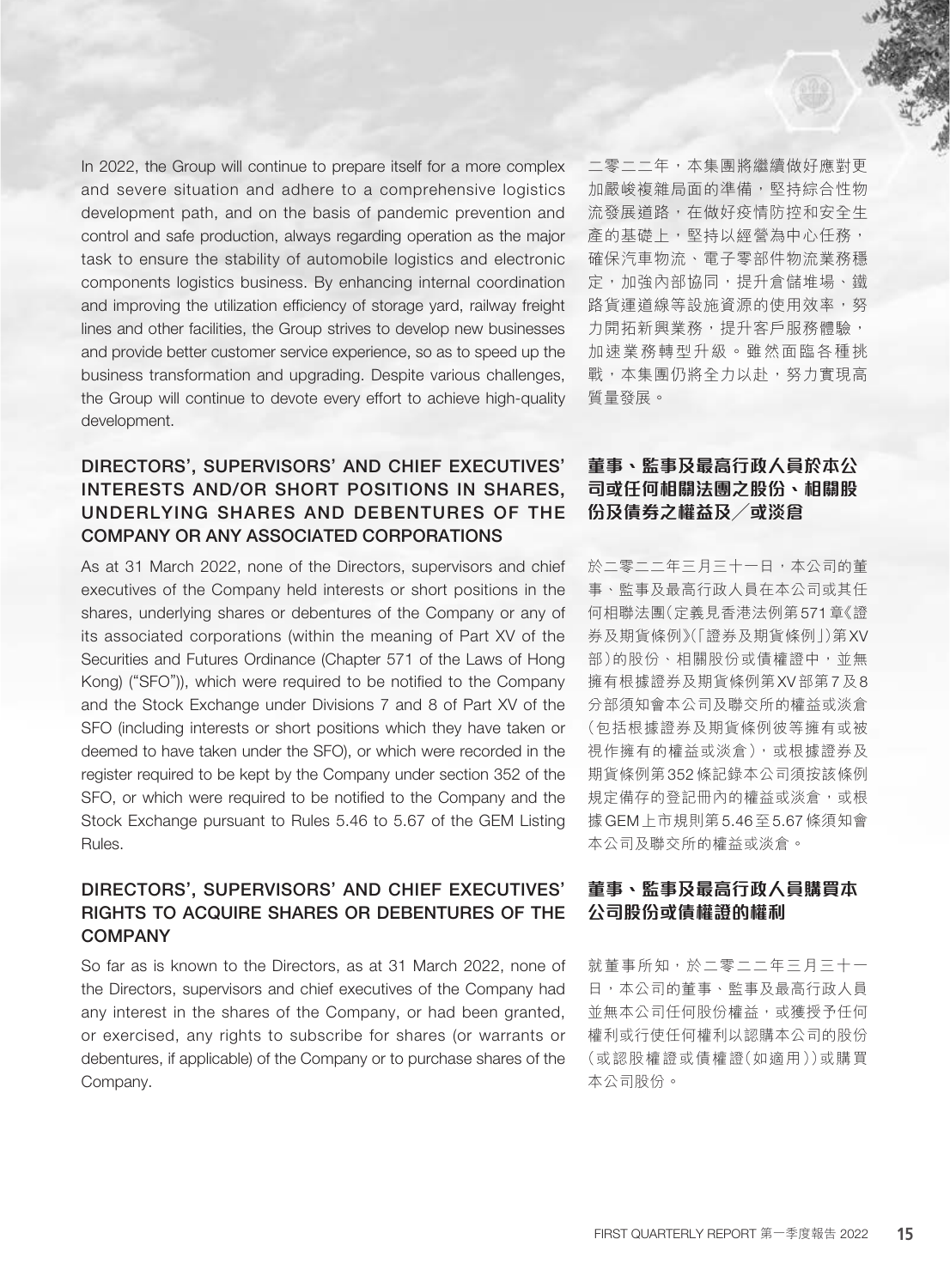# SUBSTANTIAL SHAREHOLDERS AND PERSONS HOLDING INTERESTS AND SHORT POSITIONS IN THE SHARES AND UNDERLYING SHARES OF THE COMPANY

So far as is known to the Directors, supervisors and chief executives of the Company, as at 31 March 2022, the following persons (other than the Directors, supervisors or chief executives of the Company) held or were deemed to hold interests or short positions in the shares and underlying shares of the Company, which were required to be disclosed to the Company pursuant to the Divisions 2 and 3 of Part XV of the SFO, or which were recorded in the register required to be kept by the Company under Section 336 of the SFO, or were directly or indirectly interested in 5% or more of any class of share capital carrying rights to vote in all circumstances at general meetings of any member of the Group:

## **主要股東及於本公司股份及相關股 份持有權益及淡倉的人士**

就本公司董事、監事及最高行政人員所 知,於二零二二年三月三十一日,下列人 士(本公司董事、監事及最高行政人員除 外)擁有或被視作擁有本公司股份及相關 股份的權益或淡倉,而根據證券及期貨條 例第XV部第2及3分部向本公司披露, 或根據證券及期貨條列第336條記錄在本 公司須按規定備存的登記冊內的權益或淡 倉,或在本集團任何集團成員的股東大會 上直接或間接持有在任何情況下附有投票 權的任何類別股本5%或以上之權益的人 士如下:

| <b>Name</b>                                                                 | <b>Capacity</b>           | <b>Number and</b><br>class of shares                          | Approximate<br>percentage of<br>shareholding<br>in the same<br>class of shares<br>於同一類別<br>股份持股量 | <b>Approximate</b><br>percentage of<br>shareholding<br>to the<br>Company's<br>total issued<br>share capital<br>於本公司已發行<br>股本總數持股量 |
|-----------------------------------------------------------------------------|---------------------------|---------------------------------------------------------------|--------------------------------------------------------------------------------------------------|-----------------------------------------------------------------------------------------------------------------------------------|
| 名稱                                                                          | 身份                        | 股份數目及類別<br>(Note 1)<br>(附註1)                                  | 概約百分比                                                                                            | 概約百分比                                                                                                                             |
| Tianjin Teda Investment<br>Holding Co., Ltd.<br>天津泰達投資控股有限公司                | Beneficial owner<br>實益擁有人 | 150,420,051 (L)<br>Domestic shares<br>150,420,051 股(L)<br>內資股 | 58.74%                                                                                           | 42.45%                                                                                                                            |
| Chia Tai Pharmaceutical<br>Investment (Beijing) Co., Ltd.<br>正大製藥投資(北京)有限公司 | Beneficial owner<br>實益擁有人 | 77,303,789 (L)<br>Domestic shares<br>77,303,789股(L)<br>內資股    | 30.19%                                                                                           | 21.82%                                                                                                                            |
| Chia Tai Land<br>Company Limited<br>正大置地有限公司                                | Beneficial owner<br>實益擁有人 | 28,344,960 (L)<br>Domestic shares<br>28,344,960 股(L)<br>內資股   | 11.07%                                                                                           | 8%                                                                                                                                |
| Tianjin Port Development<br><b>Holdings Limited</b><br>天津港發展控股有限公司          | Beneficial owner<br>實益擁有人 | 20,000,000 (L)<br>H shares<br>20,000,000 股(L)<br>H股           | 20.36%                                                                                           | 5.64%                                                                                                                             |
| Hongkong Topway<br>Trading Co., Limited<br>香港拓威貿易有限公司                       | Beneficial owner<br>實益擁有人 | 10,000,000 (L)<br>H shares<br>10,000,000 股(L)<br>H股           | 10.18%                                                                                           | 2.82%                                                                                                                             |

**16** Tianjin Binhai Teda Logistics (Group) Corporation Limited 天津濱海泰達物流集團股份有限公司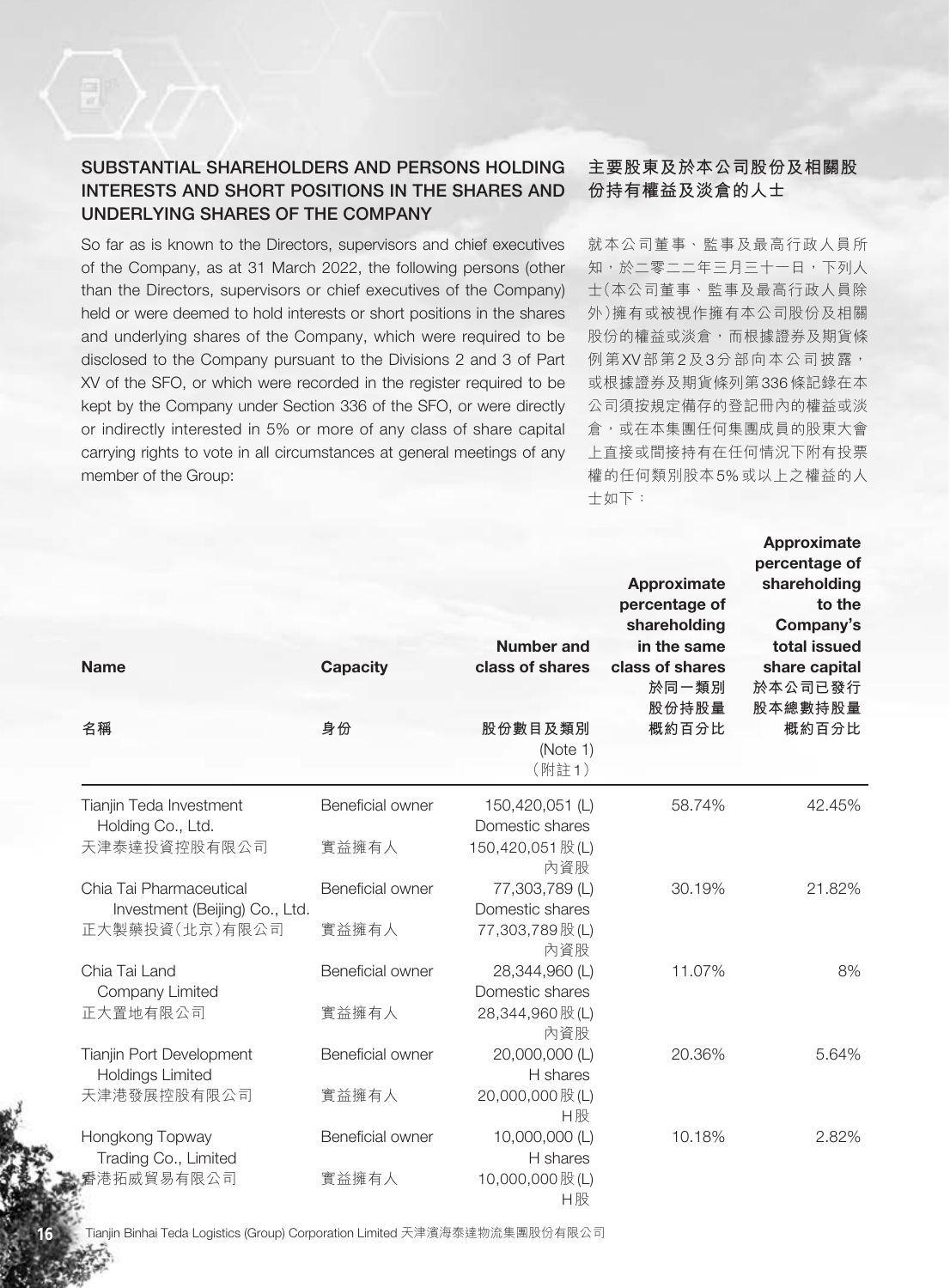On 7 June 2013, TEDA Holding and TEDA Asset Company transferred 28,344,960 and 77,303,789 domestic shares of the Company held by them to Chia Tai Company and Chia Tai Pharmaceutical Company respectively and completed the transfer of the shares. So far as is known to the Directors, chief executives and supervisors of the Company, as at 31 March 2022, the deemed interests of Chia Tai Company, Chia Tai Pharmaceutical Company and their associates under Part XV of the SFO are as follows:

於二零一三年六月七日,泰達控股和天津 開發區資產公司分別將所持有本公司內資 股28,344,960股及77,303,789股轉讓給 正大置地及正大製藥,股份過戶手續完 成。據本公司董事、主要行政人員及監事 所知,於二零二二年三月三十一日,正大 置地、正大製藥及其聯繫人士於證券及期 貨條例第XV部項下的視作權益如下:

| <b>Name</b><br>名稱                                   | <b>Capacity</b><br>身份                                                    | Number and<br>class of shares<br>股份數目及類別<br>(Note 1)<br>(附註1) | <b>Approximate</b><br>percentage of<br>shareholding<br>in the same<br>class of shares<br>於同一類別<br>股份持股量<br>概約百分比 | <b>Approximate</b><br>percentage of<br>shareholding<br>to the<br>Company's<br>total issued<br>share capital<br>於本公司已發行<br>股本總數持股量<br>概約百分比 |
|-----------------------------------------------------|--------------------------------------------------------------------------|---------------------------------------------------------------|------------------------------------------------------------------------------------------------------------------|--------------------------------------------------------------------------------------------------------------------------------------------|
| Chia Tai Land Company<br>Limited                    | Beneficial owner                                                         | 28,344,960 (L)<br>Domestic shares                             | 11.07%                                                                                                           | 8%                                                                                                                                         |
| 正大置地有限公司                                            | 實益擁有人                                                                    | 28,344,960 股(L)<br>內資股                                        |                                                                                                                  |                                                                                                                                            |
| Fortune (Shanghai) Limited                          | Interest of corporation<br>controlled by a<br>substantial<br>shareholder | 28,344,960 (L)<br>Domestic shares                             | 11.07%                                                                                                           | 8%                                                                                                                                         |
| 富泰(上海)有限公司                                          | 主要股東的<br>受控法團權益                                                          | 28,344,960 股(L)<br>內資股                                        |                                                                                                                  |                                                                                                                                            |
| Charoen Pokphand<br>Group (BVI) Holdings<br>Limited | Interest of corporation<br>controlled by<br>a substantial<br>shareholder | 28,344,960 (L)<br>Domestic shares                             | 11.07%                                                                                                           | 8%                                                                                                                                         |
| 正大集團(BVI)控股有限公司                                     | 主要股東的<br>受控法團權益                                                          | 28,344,960 股(L)<br>內資股                                        |                                                                                                                  |                                                                                                                                            |
| CPG Overseas Company<br>Limited                     | Interest of corporation<br>controlled by<br>a substantial<br>shareholder | 28,344,960 (L)<br>Domestic shares                             | 11.07%                                                                                                           | 8%                                                                                                                                         |
| <b>CPG Overseas</b><br>Company Limited              | 主要股東的<br>受控法團權益                                                          | 28,344,960 股(L)<br>內資股                                        |                                                                                                                  |                                                                                                                                            |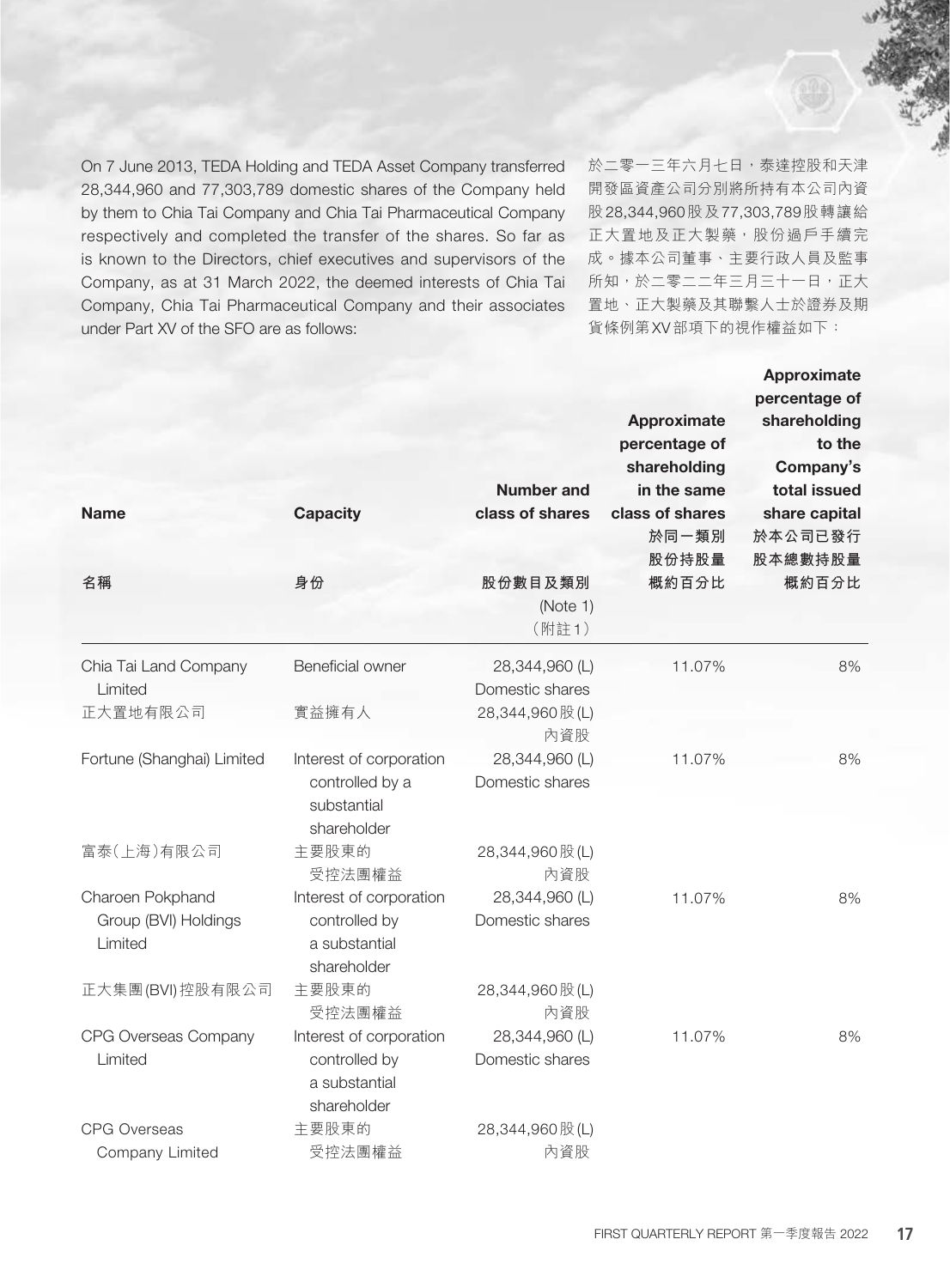| <b>Name</b><br>名稱                                                                 | <b>Capacity</b><br>身份                                                    | <b>Number and</b><br>class of shares<br>股份數目及類別             | Approximate<br>percentage of<br>shareholding<br>in the same<br>class of shares<br>於同一類別<br>股份持股量<br>概約百分比 | <b>Approximate</b><br>percentage of<br>shareholding<br>to the<br>Company's<br>total issued<br>share capital<br>於本公司已發行<br>股本總數持股量<br>概約百分比 |
|-----------------------------------------------------------------------------------|--------------------------------------------------------------------------|-------------------------------------------------------------|-----------------------------------------------------------------------------------------------------------|--------------------------------------------------------------------------------------------------------------------------------------------|
|                                                                                   |                                                                          | (Note 1)<br>(附註1)                                           |                                                                                                           |                                                                                                                                            |
| Charoen Pokphand<br>Group Co., Ltd.                                               | Interest of corporation<br>controlled by<br>a substantial<br>shareholder | 28,344,960 (L)<br>Domestic shares                           | 11.07%                                                                                                    | 8%                                                                                                                                         |
| 卜蜂集團有限公司                                                                          | 主要股東的<br>受控法團權益                                                          | 28,344,960 股(L)<br>內資股                                      |                                                                                                           |                                                                                                                                            |
| Chia Tai Pharmaceutical<br>Investment (Beijing) Co., Ltd.<br>正大製藥投資(北京)有限公司 實益擁有人 | <b>Beneficial owner</b>                                                  | 77,303,789 (L)<br>Domestic shares<br>77,303,789 股(L)<br>內資股 | 30.19%                                                                                                    | 21.82%                                                                                                                                     |
| Sino Biopharmaceutical<br>Limited                                                 | Interest of corporation<br>controlled by<br>a substantial<br>shareholder | 77,303,789 (L)<br>Domestic shares                           | 30.19%                                                                                                    | 21.82%                                                                                                                                     |
| 中國生物製藥有限公司                                                                        | 主要股東的<br>受控法團權益                                                          | 77,303,789 股(L)<br>內資股<br>$\frac{\pi}{12}$                  |                                                                                                           |                                                                                                                                            |

Note:

附註:

1. The letter "L" denotes the long position of the shareholders of the Company in the share capital of the Company.

Save as disclosed in this report, so far as is known to the Directors, supervisors and chief executives of the Company, as at 31 March 2022, no other persons (other than the Directors, supervisors or chief executives of the Company) had interests or short positions which would fall to be disclosed to the Company under provisions of Divisions 2 and 3 of Part XV of the SFO; or were directly or indirectly interested in 5% or more of the nominal value of any class of share capital carrying rights to vote in all circumstances at general meetings of the Company and/or any subsidiary of the Company; or which were required to be recorded in the register of the Company in accordance with section 336 of the SFO.

1. 「L」指本公司股東於本公司股本中的好 倉。

除本報告所披露者外,於二零二二年三月 三十一日,據本公司董事、監事及最高 行政人員所知,概無其他人士(本公司董 事、監事或最高行政人員除外)擁有根據 證券及期貨條例第XV部第2及3分部之 條文須向本公司作出披露之權益或淡倉; 或直接或間接擁有附有在一切情況於本公 司及╱或本公司任何附屬公司股東大會上 投票之權利之任何類別股本面值5%或以 上之權益;或根據證券及期貨條例第336 條須記錄於本公司之登記冊之權益或淡 倉。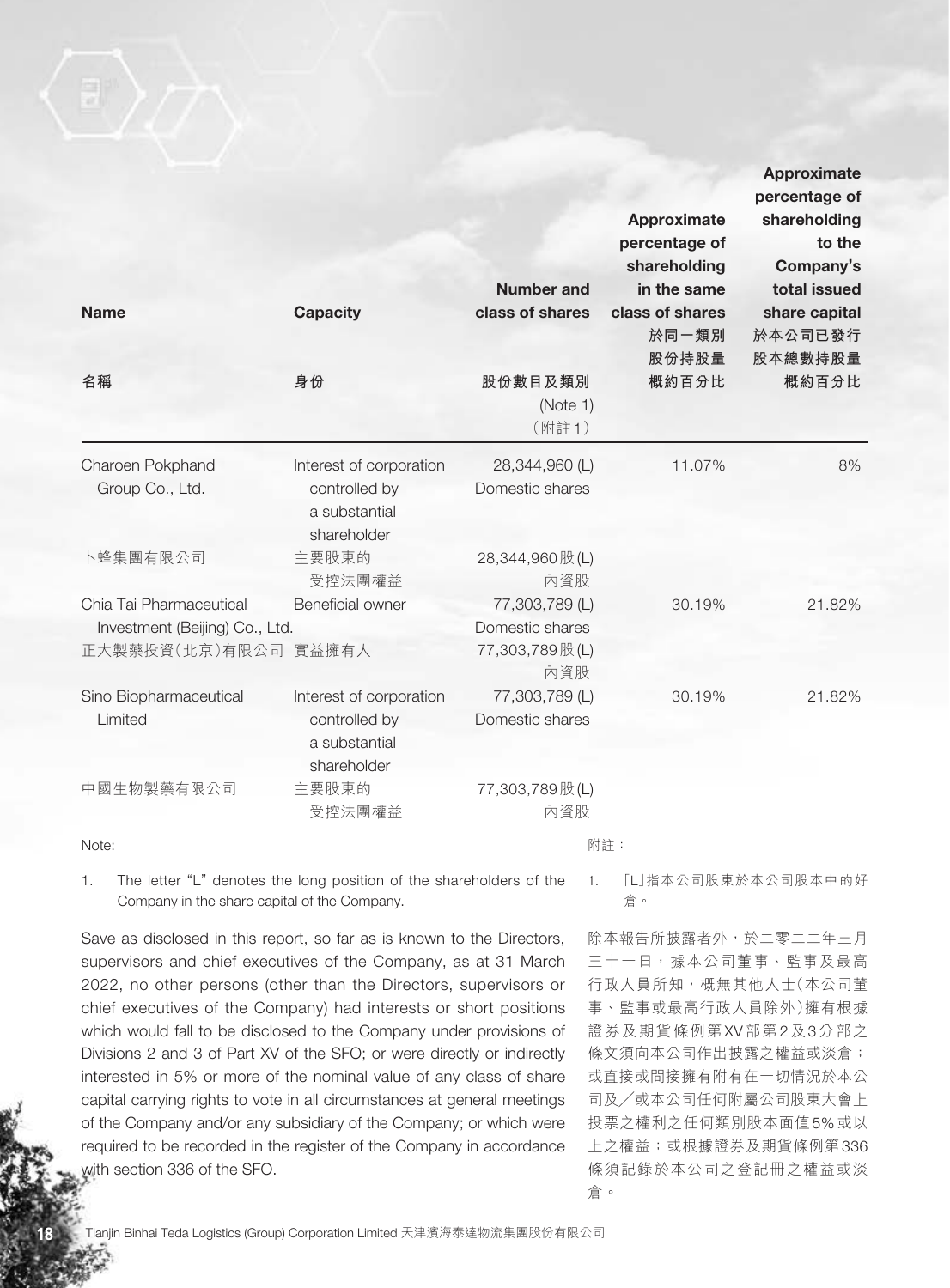## COMPETING INTERESTS

None of the Directors, controlling shareholders, substantial shareholders of the Company nor their respective associates are engaged in business that competes or may compete with the business of the Group, nor do they have any other conflicts of interests with the Group.

## CORPORATE GOVERNANCE CODE

The Company has complied with the code provisions in the Corporate Governance Code as set out in Appendix 15 of the GEM Listing Rules during the Reporting Period, except for the following deviations: pursuant to the Code Provision C.2.1, the roles of the chairman of the Board (the "Chairman") and the chief executive should be separate and should not be performed by the same individual. The division of responsibilities between the Chairman and the chief executive should be clearly established and set out in writing.

Mr. Yang Weihong was appointed as the president of the Company (the "President") (which is equivalent to the position of chief executive) at the fourth meeting of the fourth session of the Board held on 20 March 2018, details of which were set out in the announcement of the Company dated 20 March 2018.

Mr. Yang Weihong was re-appointed as the executive Director of the fifth session of the Board of the Company at the Company's 2019 annual general meeting convened on 19 June 2020, and was elected as the Chairman at the first meeting of the fifth session of the Board of the Company convened on the same day.

Having considered the need of the Company's business development, the Board is of the opinion that the combination of the roles of the Chairman and the President can effectively formulate and implement the strategies of the Group, and make appropriate decisions which are in the interest of the shareholders as a whole. From 11 May 2018 to the date of this report, the roles of Chairman and President were assumed by Mr. Yang Weihong. Mr. Yang Weihong has extensive experience in enterprise management and has been a director of various companies responsible for the management issues. In the future, the Board will continue to review the effectiveness of the corporate governance structure of the Group in the light of the Company's business development needs, identify suitable candidates and separate the positions of Chairman and President at appropriate times.

## **競爭利益**

本公司之董事、控股股東、主要股東或彼 等各自之聯繫人士概無從事與本集團之業 務構成競爭或可能構成競爭之業務,且亦 無與本集團任何其他利益衝突。

## **企業管治守則**

於本報告期內,本公司一直遵守GEM上 市規則附錄十五所載之企業管治守則之守 則條文,惟以下偏離者除外;根據守則條 文C.2.1,董事會主席(「主席」)與行政總 裁的角色應有區分,並不應由一人同時兼 任。主席與行政總裁之間職責的分工應清 楚界定並以書面列載。

於二零一八年三月二十日本公司第四屆董 事會第四次會議上楊衛紅先生獲選擔任本 公司總裁(「總裁」)(其職位相當於行政總 裁)職務,詳情載於本公司於二零一八年 三月二十日刊發的公告。

於本公司二零二零年六月十九日召開的二 零一九年度股東週年大會上楊衛紅先生獲 重選連任為本公司第五屆董事會執行董 事,並於同日召開的本公司第五屆董事會 第一次會議上獲選為主席。

考慮到本公司業務發展的需要,董事會仍 認為,合併主席與總裁的角色可有效地制 定及執行本集團的決策,做出符合整體 股東利益的適當決定。自二零一八年五月 十一日至本報告日期,主席兼總裁由楊衛 紅先生一人擔任。楊衛紅先生在企業管理 方面擁有豐富的經驗,一直從事多家公司 管理事務並擔任董事職務。未來,董事會 亦會根據本公司經營發展需要,繼續檢討 本集團企業管治架構的效力,物色合適的 人選,適時分開主席與總裁的職位。